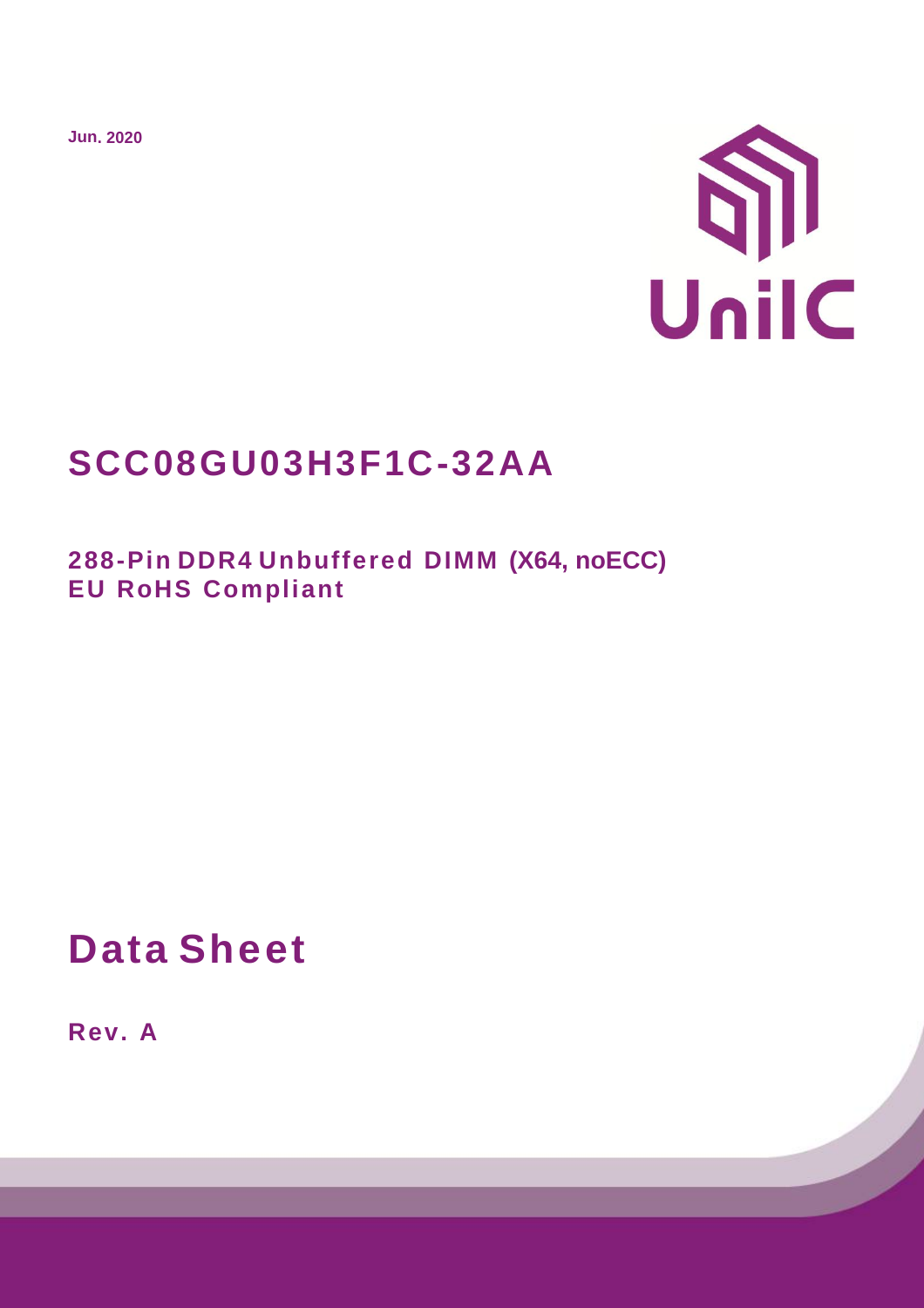

| <b>Revision History</b> |                 |                                              |
|-------------------------|-----------------|----------------------------------------------|
| <b>Date</b>             | <b>Revision</b> | Subjects (major changes since last revision) |
| 2020-06-18              |                 | I Initial Release                            |

**We Listen to Your Comments**

Any information within this document that you feel is wrong, unclear or missing at all? Your feedback will help us to continuously improve the quality of this document. Please send your proposal (including a reference to this document) to: **[info@unisemicon.com](mailto:info@scsemicon.com)**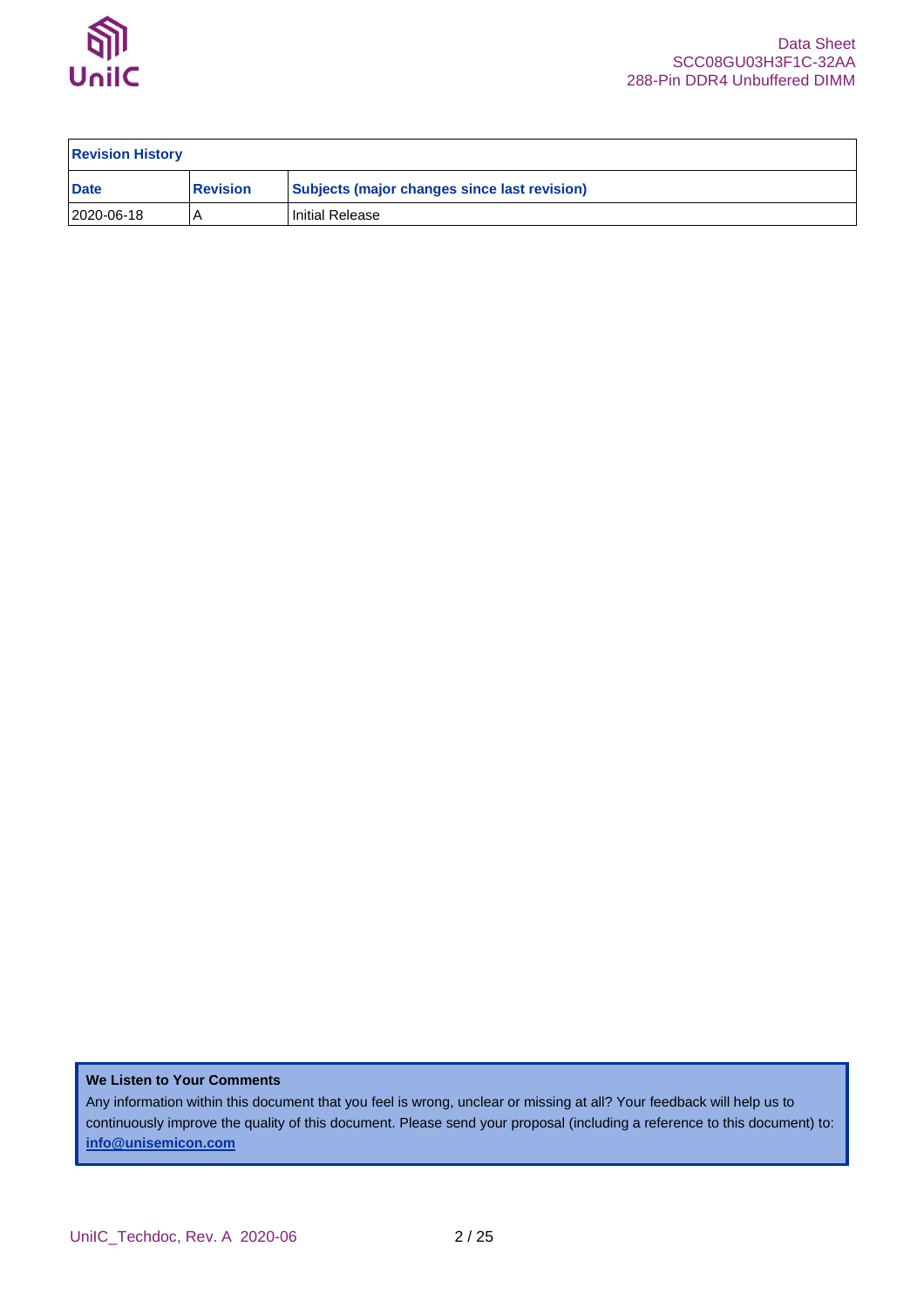

# <span id="page-2-0"></span>**Contents**

|                | 1.1 |  |
|----------------|-----|--|
|                | 1.2 |  |
| $\mathcal{P}$  |     |  |
|                | 2.1 |  |
|                | 2.2 |  |
| 3              |     |  |
|                | 3.1 |  |
|                | 3.2 |  |
|                | 3.3 |  |
|                | 3.4 |  |
| $\overline{4}$ |     |  |
|                | 4.1 |  |
|                | 4.2 |  |
|                | 4.3 |  |
|                | 4.4 |  |
| 5              |     |  |
|                |     |  |
|                |     |  |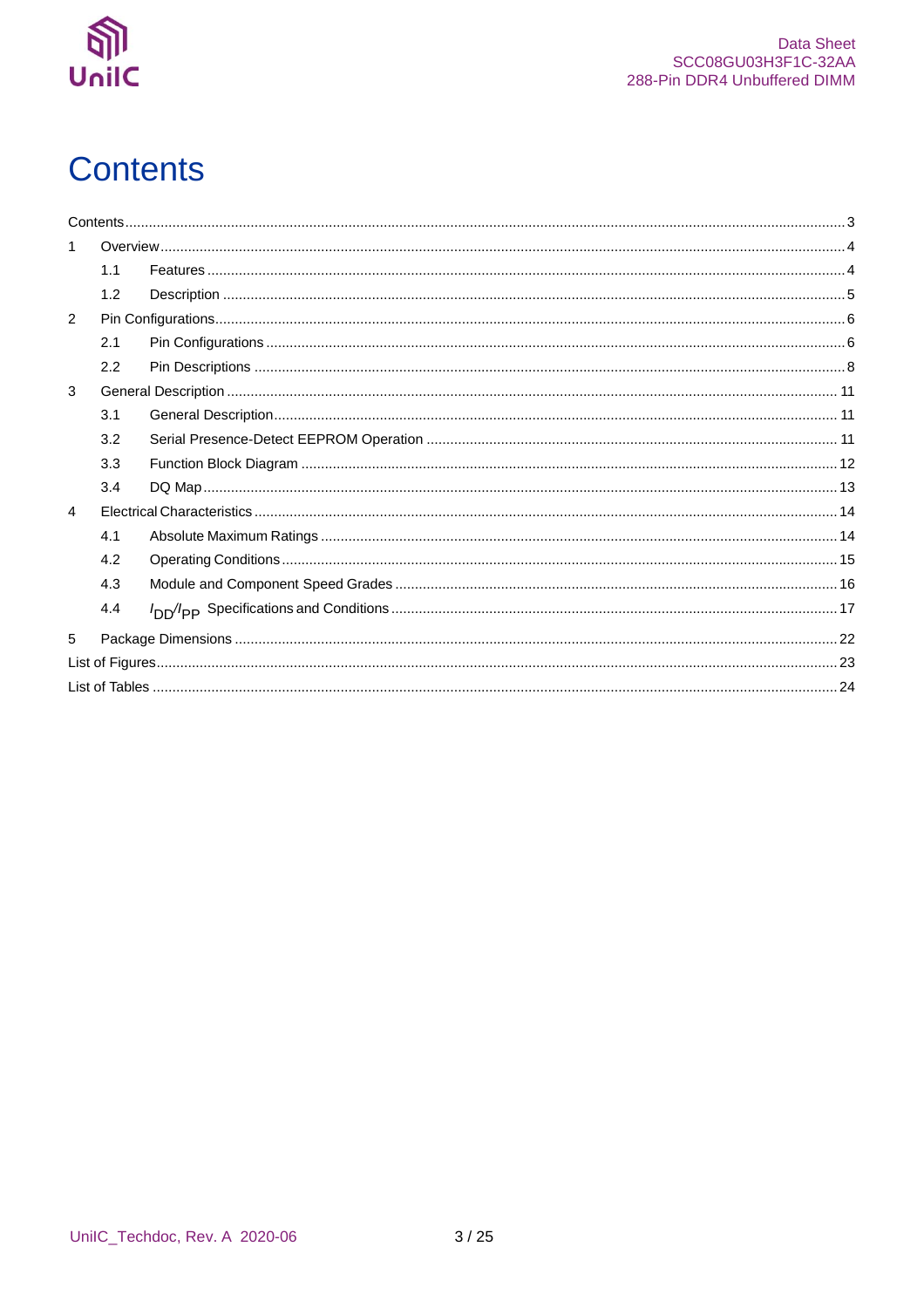

# <span id="page-3-0"></span>1 Overview

This chapter gives an overview of the 288-pin DDR4 UDIMM product family and describes its main characteristics.

## <span id="page-3-1"></span>1.1 Features

- 288-Pin PC4-3200 DDR4 UDIMM BL switch on the fly
- 0.625ns @ CL = 22 (DDR4-3200)
- 
- VPP = 2.5V (2.375V~2.75V) for strobe, and mask signals
- 
- Programmable CAS latency 9, 10,11, 12, 13, 14, 15 On-die VREFDQ generation and calibration 16, 17, 18,19 20,21,22 and 24 supported
- Programmable additive latency 0, CL-1, and CL-2 Fixed burst chop (BC) of 4 and burst length (BL) supported (x4/x8 only) supported (x4/x8 only) of 8 via the mode register set (MRS)
- Programmable CAS Write latency (CWL) = 9, 10, 11, 12, Gold edge contacts 14, 16,18 , 20 • Halogen-free
- Programmable burst length 4/8 with both nibble sequential and interleave mode  $- 7.8 \text{ }\mu\text{s}$  at 0  $^{\circ}\text{C} \sim 85 \text{ }^{\circ}\text{C}$
- Data bus inversion (DBI) for data bus  $-3.9 \mu s$  at 85 °C ~ 95 °C
- Fly-by topology
- Terminated control command and address bus
- 
- Frequency/CAS latency: 16 internal banks; 4 groups of 4 banks each
- VDD = 1.2V ±60mV Nominal and dynamic on-die termination (ODT)
- VDDSPD = 2.5V Low-power auto self refresh (LPASR)
	-
	-
	-
	-
	- Average Refresh Cycle (Tcase of  $0^{\circ}$ C ~ 95 °C)
	-

| <b>UnilC Speed Code</b>     |                    | $-32AA$        | <b>Unit</b>                         | <b>Note</b> |
|-----------------------------|--------------------|----------------|-------------------------------------|-------------|
| <b>DRAM Speed Grade</b>     | DDR4               | $-3200$        | MT/s                                |             |
| <b>CAS-RCD-RP latencies</b> |                    | $22 - 22 - 22$ | $t_{\scriptscriptstyle{\text{CK}}}$ |             |
| Min. RAS-CAS-Delay          | $I_{\mathsf{RCD}}$ | 13.75          | ns                                  |             |
| Min. Row Precharge Time     | $t_{\mathsf{RP}}$  | 13.75          | ns                                  |             |
| Min. Row Active Time        | $I_{RAS}$          | 32             | ns                                  |             |
| Min. Row Cycle Time         | $t_{\sf RC}$       | 45.75          | ns                                  |             |

## <span id="page-3-2"></span>**Table 1 - Module Performance Table**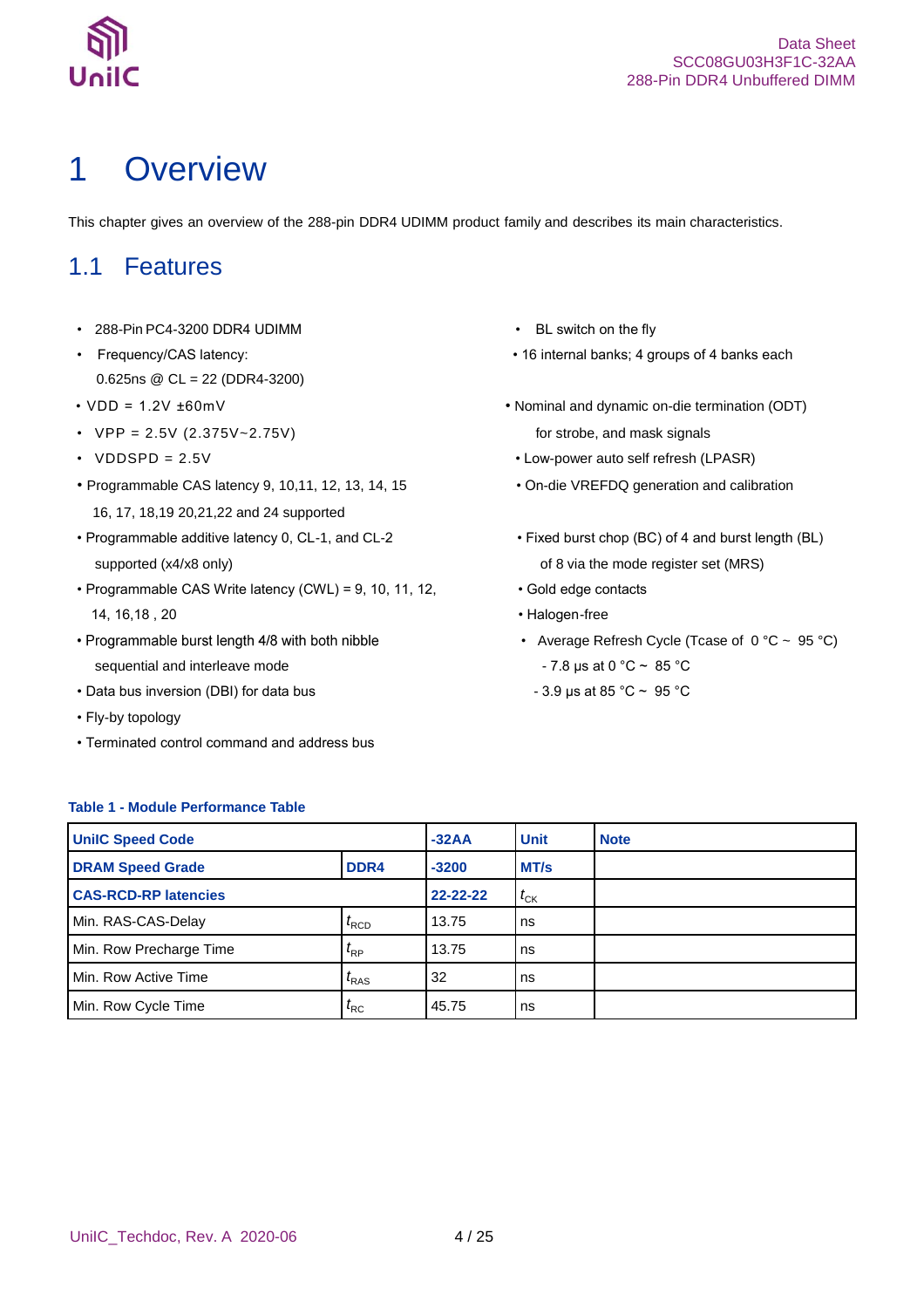

## <span id="page-4-0"></span>1.2 Description

The UniIC 8GB module family is DDR4 UDIMM with 31.25mm height based on DDR4 technology. DIMMs are intended for mounting into 288-pin connector sockets.

The memory array is designed with 8 Gbit Double-Data- Rate-Four (DDR4) Synchronous DRAMs. Decoupling capacitors are mounted on the PCB board. The DIMMs feature serial presence detects based on a serial E<sup>2</sup>PROM device using the 2pin I <sup>2</sup>C protocol.

### <span id="page-4-1"></span>**Table 2 - Ordering Information**

| Product Type <sup>1)</sup> | Compliance Code <sup>2)</sup> | <b>Description</b> | <b>SDRAM Technology</b> |  |
|----------------------------|-------------------------------|--------------------|-------------------------|--|
| PC4-3200 (22-22-22)        |                               |                    |                         |  |
| SCC08GU03H3F1C-32AA        | 8GB 1R×8 PC4-3200-22-22-22    | 1Rank              | 8Gbit $(x8)$            |  |

1) For detailed information regarding Product Type of UniIC please see chapter "Product Type Nomenclature" of this data sheet.

2) The Compliance Code is printed on the module label and describes the speed grade, for example "PC4-3200-22-22-22" where 3200 means DIMM modules with 3200MHz data frequency and "22-22-22" means Column Address Strobe (CAS) latency=22, Row Column Delay (RCD) latency = 22 and Row Precharge (RP) latency = 22.

### <span id="page-4-2"></span>**Table 3 - Address Format**

| <b>DIMM Density</b>           | 8GB(1Rx8,X64)      |
|-------------------------------|--------------------|
| <b>Row address</b>            | 64K A[15:0]        |
| <b>Column address</b>         | 1K A[9:0]          |
| Device bank group address     | 4 BG[1:0]          |
| Device bank address per group | 4 BA[1:0]          |
| <b>Device configuration</b>   | 8Gb(1Gx8)          |
| <b>Module rank address</b>    | $1 \text{CS}_n[0]$ |
| <b>Device Quantity</b>        | 8                  |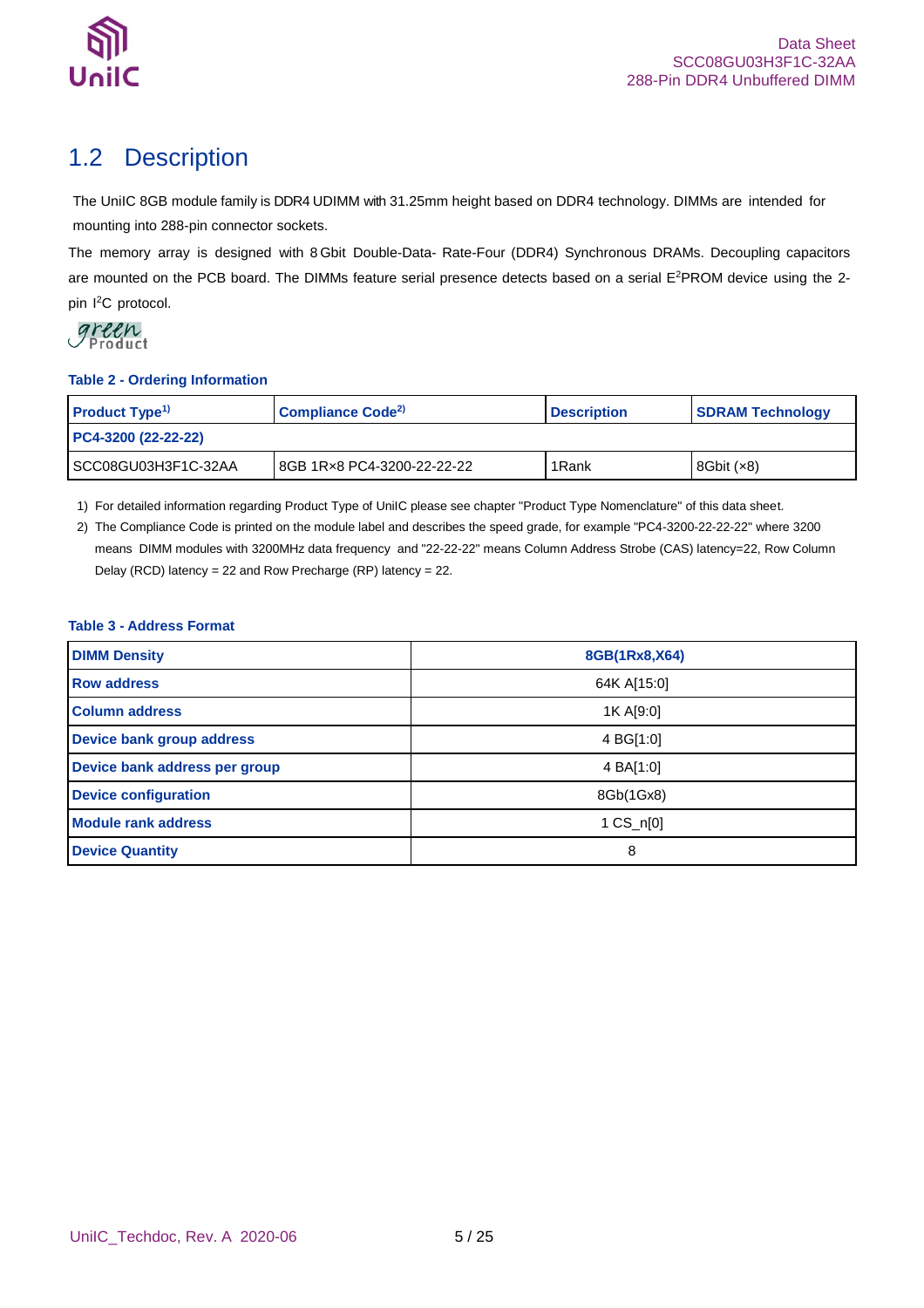

# <span id="page-5-0"></span>2 Pin Configurations

## <span id="page-5-1"></span>2.1 Pin Configurations

The pin configuration of the 288-Pin DDR4 UDIMM is listed by function in **[Table 4](#page-5-2)** (288 pins).

### <span id="page-5-2"></span>**Table 4 - Pin Configuration UDIMM (288 pin)**

| Pin            | <b>Front</b>          | Pin | <b>Back</b>     | Pin | <b>Front</b>         | Pin | <b>Back</b> | Pin | <b>Front</b>                | Pin | <b>Back</b>     | Pin | <b>Front</b>          | Pin | <b>Back</b> |
|----------------|-----------------------|-----|-----------------|-----|----------------------|-----|-------------|-----|-----------------------------|-----|-----------------|-----|-----------------------|-----|-------------|
| $\mathbf{1}$   | <b>NC</b>             | 145 | <b>NC</b>       | 39  | <b>VSS</b>           | 183 | DQ25        | 77  | <b>VTT</b>                  | 221 | <b>VTT</b>      | 114 | <b>VSS</b>            | 258 | <b>DQ47</b> |
| $\overline{2}$ | <b>VSS</b>            | 146 | <b>VREFCA</b>   | 40  | DM3_n,<br>DBI3 n, NC | 184 | <b>VSS</b>  |     | <b>KEY</b>                  |     |                 | 115 | DQ42                  | 259 | <b>VSS</b>  |
| 3              | DQ4                   | 147 | <b>VSS</b>      | 41  | <b>NC</b>            | 185 | DQS3_c      | 78  | EVENT_n                     | 222 | <b>PARITY</b>   | 116 | <b>VSS</b>            | 260 | DQ43        |
| 4              | <b>VSS</b>            | 148 | DQ <sub>5</sub> | 42  | <b>VSS</b>           | 186 | DQS3_t      | 79  | A <sub>0</sub>              | 223 | <b>VDD</b>      | 117 | <b>DQ52</b>           | 261 | <b>VSS</b>  |
| 5              | DQ <sub>0</sub>       | 149 | <b>VSS</b>      | 43  | DQ30                 | 187 | <b>VSS</b>  | 80  | <b>VDD</b>                  | 224 | BA1             | 118 | <b>VSS</b>            | 262 | DQ53        |
| 6              | <b>VSS</b>            | 150 | DQ1             | 44  | <b>VSS</b>           | 188 | DQ31        | 81  | BA0                         | 225 | A10/AP          | 119 | DQ48                  | 263 | <b>VSS</b>  |
| $\overline{7}$ | DM0_n,<br>DBI0_n, NC  | 151 | <b>VSS</b>      | 45  | DQ26                 | 189 | <b>VSS</b>  | 82  | $RAS_n$<br>/A16             | 226 | <b>VDD</b>      | 120 | <b>VSS</b>            | 264 | DQ49        |
| 8              | <b>NC</b>             | 152 | DQS0_c          | 46  | <b>VSS</b>           | 190 | <b>DQ27</b> | 83  | <b>VDD</b>                  | 227 | <b>RFU</b>      | 121 | DM6_n,<br>DBI6_n, NC  | 265 | <b>VSS</b>  |
| 9              | <b>VSS</b>            | 153 | DQS0_t          | 47  | <b>NC</b>            | 191 | <b>VSS</b>  | 84  | CS <sub>0</sub> n           | 228 | $WE_n$<br>/AA   | 122 | <b>NC</b>             | 266 | DQS6_c      |
| 10             | DQ <sub>6</sub>       | 154 | <b>VSS</b>      | 48  | <b>VSS</b>           | 192 | <b>NC</b>   | 85  | <b>VDD</b>                  | 229 | <b>VDD</b>      | 123 | <b>VSS</b>            | 267 | DQS6_t      |
| 11             | <b>VSS</b>            | 155 | DQ7             | 49  | <b>NC</b>            | 193 | <b>VSS</b>  | 86  | $CAS_n$<br>/A <sub>15</sub> | 230 | <b>NC</b>       | 124 | <b>DQ54</b>           | 268 | <b>VSS</b>  |
| 12             | DQ <sub>2</sub>       | 156 | <b>VSS</b>      | 50  | <b>VSS</b>           | 194 | <b>NC</b>   | 87  | ODT <sub>0</sub>            | 231 | <b>VDD</b>      | 125 | <b>VSS</b>            | 269 | DQ55        |
| 13             | <b>VSS</b>            | 157 | DQ3             | 51  | DM8_n,<br>DBI8_n, NC | 195 | <b>VSS</b>  | 88  | <b>VDD</b>                  | 232 | A13             | 126 | DQ50                  | 270 | <b>VSS</b>  |
| 14             | DQ12                  | 158 | <b>VSS</b>      | 52  | <b>NC</b>            | 196 | <b>NC</b>   | 89  | $CS1_n$                     | 233 | <b>VDD</b>      | 127 | <b>VSS</b>            | 271 | DQ51        |
| 15             | <b>VSS</b>            | 159 | DQ13            | 53  | <b>VSS</b>           | 197 | <b>NC</b>   | 90  | VDD                         | 234 | <b>NC</b>       | 128 | DQ60                  | 272 | <b>VSS</b>  |
| 16             | DQ8                   | 160 | <b>VSS</b>      | 54  | <b>NC</b>            | 198 | <b>VSS</b>  | 91  | ODT <sub>1</sub>            | 235 | NC.             | 129 | <b>VSS</b>            | 273 | DQ61        |
| 17             | <b>VSS</b>            | 161 | DQ <sub>9</sub> | 55  | <b>VSS</b>           | 199 | <b>NC</b>   | 92  | <b>VDD</b>                  | 236 | VDD             | 130 | DQ56                  | 274 | <b>VSS</b>  |
| 18             | $DM1_n$<br>DBI1_n, NC | 162 | <b>VSS</b>      | 56  | <b>NC</b>            | 200 | <b>VSS</b>  | 93  | NC                          | 237 | <b>NC</b>       | 131 | <b>VSS</b>            | 275 | <b>DQ57</b> |
| 19             | <b>NC</b>             | 163 | DQS1_c          | 57  | <b>VSS</b>           | 201 | <b>NC</b>   | 94  | <b>VSS</b>                  | 238 | SA <sub>2</sub> | 132 | $DM7_n$<br>DBI7 n, NC | 276 | <b>VSS</b>  |
| 20             | <b>VSS</b>            | 164 | DQS1_t          | 58  | RESET n              | 202 | <b>VSS</b>  | 95  | DQ36                        | 239 | <b>VSS</b>      | 133 | <b>NC</b>             | 277 | DQS7_c      |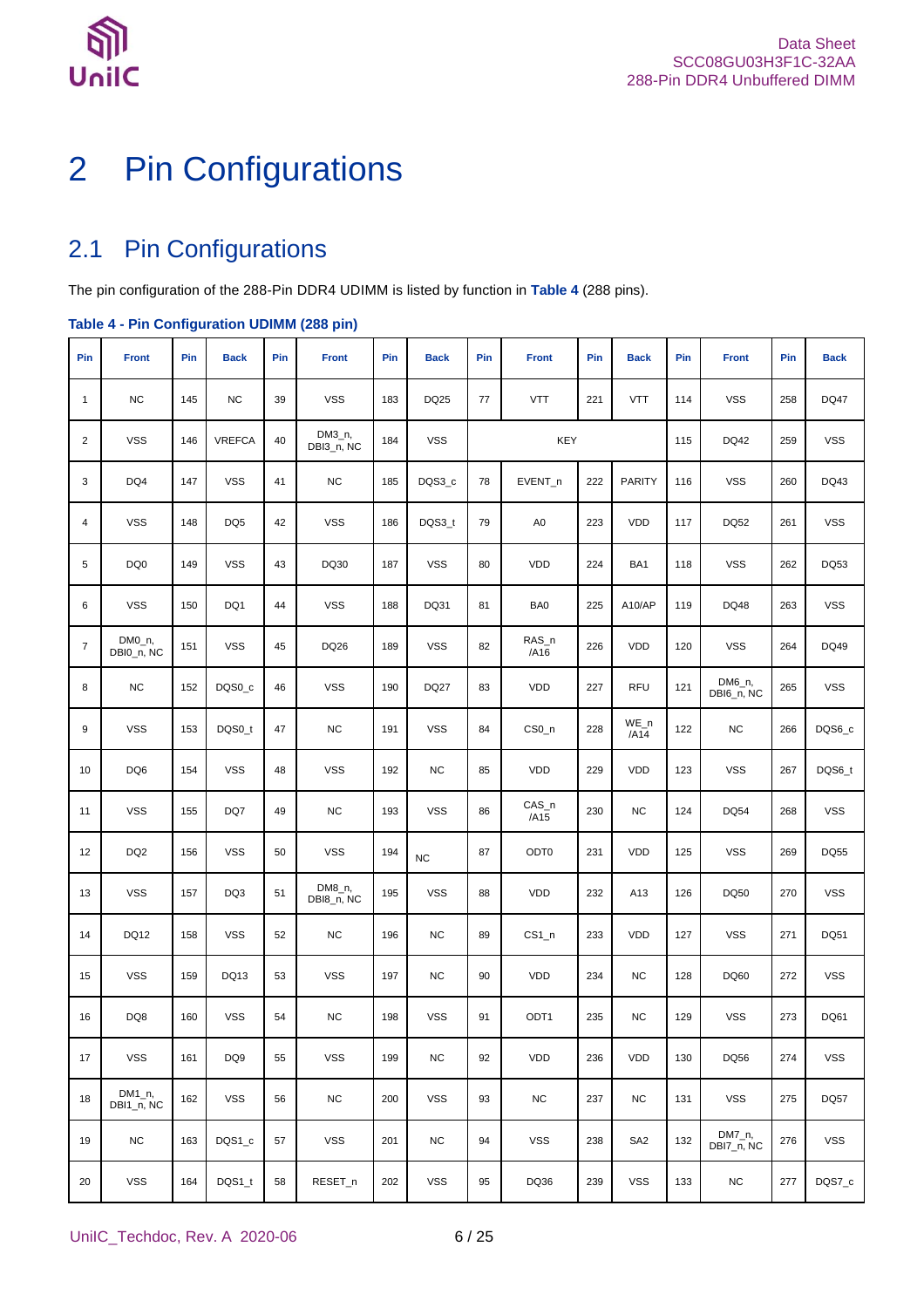# <u> ଶ୍ୱି</u><br><sub>UnilC</sub>

## Data Sheet SCC08GU03H3F1C-32AA 288-Pin DDR4 Unbuffered DIMM

| Pin | <b>Front</b>         | Pin | <b>Back</b> | Pin | <b>Front</b>    | Pin | <b>Back</b>    | Pin | <b>Front</b>            | Pin | <b>Back</b> | Pin | <b>Front</b>    | Pin | <b>Back</b>   |
|-----|----------------------|-----|-------------|-----|-----------------|-----|----------------|-----|-------------------------|-----|-------------|-----|-----------------|-----|---------------|
| 21  | <b>DQ14</b>          | 165 | <b>VSS</b>  | 59  | <b>VDD</b>      | 203 | CKE1           | 96  | <b>VSS</b>              | 240 | DQ37        | 134 | <b>VSS</b>      | 278 | DQS7_t        |
| 22  | <b>VSS</b>           | 166 | <b>DQ15</b> | 60  | CKE0            | 204 | <b>VDD</b>     | 97  | DQ32                    | 241 | <b>VSS</b>  | 135 | DQ62            | 279 | <b>VSS</b>    |
| 23  | DQ10                 | 167 | <b>VSS</b>  | 61  | <b>VDD</b>      | 205 | <b>RFU</b>     | 98  | <b>VSS</b>              | 242 | DQ33        | 136 | <b>VSS</b>      | 280 | DQ63          |
| 24  | <b>VSS</b>           | 168 | DQ11        | 62  | ACT_n           | 206 | <b>VDD</b>     | 99  | $DM4_n$ ,<br>DBI4_n, NC | 243 | <b>VSS</b>  | 137 | DQ58            | 281 | <b>VSS</b>    |
| 25  | DQ20                 | 169 | <b>VSS</b>  | 63  | BG <sub>0</sub> | 207 | BG1            | 100 | <b>NC</b>               | 244 | DQS4_c      | 138 | <b>VSS</b>      | 282 | DQ59          |
| 26  | <b>VSS</b>           | 170 | DQ21        | 64  | <b>VDD</b>      | 208 | ALERT_n        | 101 | <b>VSS</b>              | 245 | DQS4_t      | 139 | SA0             | 283 | <b>VSS</b>    |
| 27  | DQ16                 | 171 | <b>VSS</b>  | 65  | A12<br>/BC_n    | 209 | <b>VDD</b>     | 102 | DQ38                    | 246 | <b>VSS</b>  | 140 | SA <sub>1</sub> | 284 | <b>VDDSPD</b> |
| 28  | <b>VSS</b>           | 172 | <b>DQ17</b> | 66  | A <sub>9</sub>  | 210 | A11            | 103 | <b>VSS</b>              | 247 | DQ39        | 141 | <b>SCL</b>      | 285 | <b>SDA</b>    |
| 29  | DM2_n,<br>DBI2_n, NC | 173 | <b>VSS</b>  | 67  | VDD             | 211 | A7             | 104 | DQ34                    | 248 | <b>VSS</b>  | 142 | <b>VPP</b>      | 286 | <b>VPP</b>    |
| 30  | <b>NC</b>            | 174 | DQS2_c      | 68  | A8              | 212 | VDD            | 105 | <b>VSS</b>              | 249 | DQ35        | 143 | <b>VPP</b>      | 287 | <b>VPP</b>    |
| 31  | <b>VSS</b>           | 175 | DQS2_t      | 69  | A <sub>6</sub>  | 213 | A <sub>5</sub> | 106 | DQ44                    | 250 | <b>VSS</b>  | 144 | <b>RFU</b>      | 288 | VPP           |
| 32  | <b>DQ22</b>          | 176 | <b>VSS</b>  | 70  | <b>VDD</b>      | 214 | A4             | 107 | <b>VSS</b>              | 251 | <b>DQ45</b> |     |                 |     |               |
| 33  | <b>VSS</b>           | 177 | DQ23        | 71  | A <sub>3</sub>  | 215 | <b>VDD</b>     | 108 | DQ40                    | 252 | <b>VSS</b>  |     |                 |     |               |
| 34  | DQ18                 | 178 | <b>VSS</b>  | 72  | A <sub>1</sub>  | 216 | A <sub>2</sub> | 109 | <b>VSS</b>              | 253 | DQ41        |     |                 |     |               |
| 35  | <b>VSS</b>           | 179 | DQ19        | 73  | <b>VDD</b>      | 217 | VDD            | 110 | $DM5_n$<br>DBI5_n, NC   | 254 | <b>VSS</b>  |     |                 |     |               |
| 36  | <b>DQ28</b>          | 180 | <b>VSS</b>  | 74  | CK0_t           | 218 | $CK1_t$        | 111 | <b>NC</b>               | 255 | DQS5_c      |     |                 |     |               |
| 37  | <b>VSS</b>           | 181 | DQ29        | 75  | CK0 c           | 219 | CK1 c          | 112 | <b>VSS</b>              | 256 | DQS5 t      |     |                 |     |               |
| 38  | DQ24                 | 182 | <b>VSS</b>  | 76  | <b>VDD</b>      | 220 | <b>VDD</b>     | 113 | DQ46                    | 257 | <b>VSS</b>  |     |                 |     |               |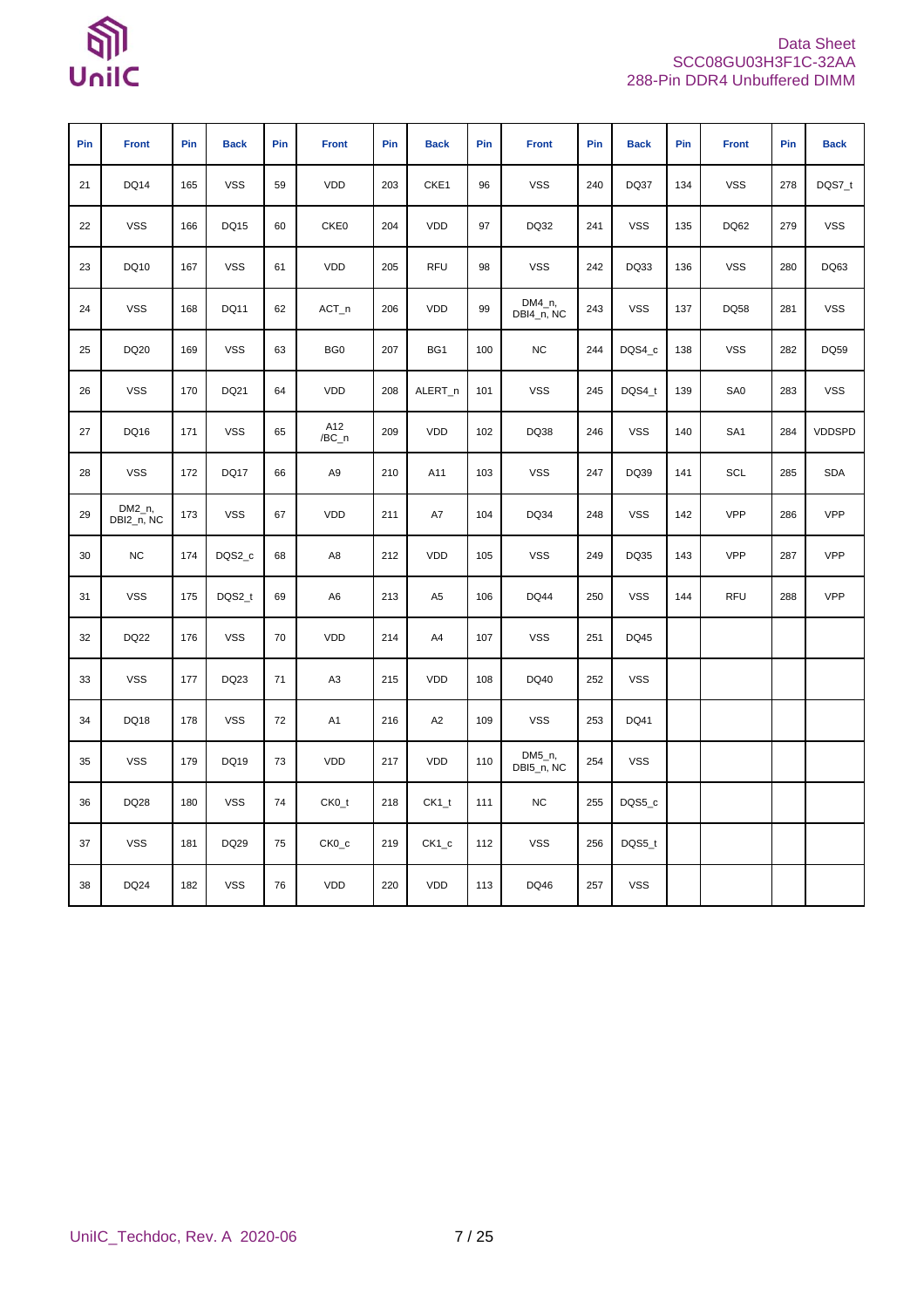

## <span id="page-7-0"></span>2.2 Pin Descriptions

### <span id="page-7-1"></span>**Table 5 - Pin Descriptions**

| <b>Symbol</b>                        | <b>Type</b> | <b>Function</b>                                                                                                                                                                                                                                                                                                                                                                                                                                                                                                                                                                                                                                                                                                                           |
|--------------------------------------|-------------|-------------------------------------------------------------------------------------------------------------------------------------------------------------------------------------------------------------------------------------------------------------------------------------------------------------------------------------------------------------------------------------------------------------------------------------------------------------------------------------------------------------------------------------------------------------------------------------------------------------------------------------------------------------------------------------------------------------------------------------------|
| CKx_t, CKx_c,                        | Input       | Clock: CK_t and CK_c are differential clock inputs. All address and control input signals<br>are sampled on the crossing of the positive edge of CK_t and negative edge of CK_c.                                                                                                                                                                                                                                                                                                                                                                                                                                                                                                                                                          |
| <b>CKEx</b>                          | Input       | Clock Enable: CKE HIGH activates and CKE LOW deactivates internal clock signals and<br>device input buffers and output drivers. Taking CKE LOW provides Precharge Power-<br>Down and Self-Refresh operation (all banks idle), or Active Power-Down (row Active in<br>any bank). CKE is synchronous for Self-Refresh exit. After VREFCA and Internal DQ Vref<br>have become stable during the power on and initialization sequence, they must be<br>maintained during all operations (including Self-Refresh). CKE must be maintained high<br>throughout read and write accesses. Input buffers, excluding CK_t, CK_c, ODT and CKE,<br>are disabled during power-down. Input buffers, excluding CKE, are disabled during Self-<br>Refresh. |
| $CSx_n$                              | Input       | Chip Select: All commands are masked when CS-n is registered HIGH. CS_n provides for<br>external Rank selection. CS_n is considered part of the command code.                                                                                                                                                                                                                                                                                                                                                                                                                                                                                                                                                                             |
| Cx                                   | Input       | Chip ID : Chip ID is only used for 3DS for 2,4,8 high stack via TSV to select each slice of<br>stacked component. Chip ID is considered part of the command code.                                                                                                                                                                                                                                                                                                                                                                                                                                                                                                                                                                         |
| <b>ODTx</b>                          | Input       | On Die Termination: ODT (registered HIGH) enables RTT_NOM termination resistance<br>internal to the DDR4 SDRAM. When enabled, ODT is only applied to each DQ, DQS_t,<br>DQS_c, TDQS_t and TDQS_c signal. The ODT pin will be ignored if MR1 is programmed<br>to disable RTT_NOM.                                                                                                                                                                                                                                                                                                                                                                                                                                                          |
| $ACT_n$                              | Input       | Activation Command Input: ACT_n defines the Activation command being entered along<br>with CS_n. The input into RAS_n/A16, CAS_n/A15 and WE_n/A14 will be considered as<br>Row Address A16, A15 and A14                                                                                                                                                                                                                                                                                                                                                                                                                                                                                                                                   |
| RAS_n/A16.<br>CAS_n/A15.<br>WE_n/A14 | Input       | Command Inputs: RAS_n/A16, CAS_n/A15 and WE_n/A14 (along with CS_n) define the<br>command being entered. Those pins have multi function. For example, for activation with<br>ACT_n Low, these are Addresses like A16, A15 and A14 but for non-activation command<br>with ACT_n High, these are Command pins for Read, Write and other command defined<br>in command truth table                                                                                                                                                                                                                                                                                                                                                           |
| <b>BGx</b>                           | Input       | Bank Group Inputs: BG0 - BG1 define which bank group an Active, Read, Write or<br>Precharge command is being applied. BG0 also determines which mode register is to be<br>accessed during a MRS cycle.                                                                                                                                                                                                                                                                                                                                                                                                                                                                                                                                    |
| <b>BAx</b>                           | Input       | Bank Address Inputs: BA0 - BA1 define to which bank an Active, Read, Write or<br>Precharge command is being applied. Bank address also determines which mode register<br>is to be accessed during a MRS cycle.                                                                                                                                                                                                                                                                                                                                                                                                                                                                                                                            |
| Ax                                   | Input       | Address Inputs: Provide the row address for ACTIVATE Commands and the column<br>address for Read/Write commands to select one location out of the memory array in the<br>respective bank. A10/AP, A12/BC_n, RAS_n/A16, CAS_n/A15 and WE_n/A14 have<br>additional functions. See other rows. The address inputs also provide the op-code during<br>Mode Register Set commands. A17 is only defined for 16 Gb x4 SDRAM configurations.                                                                                                                                                                                                                                                                                                      |
| A10 / AP                             | Input       | Auto-precharge: A10 is sampled during Read/Write commands to determine whether<br>Autoprecharge should be performed to the accessed bank after the Read/Write operation.<br>(HIGH: Autoprecharge; LOW: no Autoprecharge). A10 is sampled during a Precharge<br>command to determine whether the Precharge applies to one bank (A10 LOW) or all<br>banks (A10 HIGH). If only one bank is to be precharged, the bank is selected by bank<br>addresses.                                                                                                                                                                                                                                                                                      |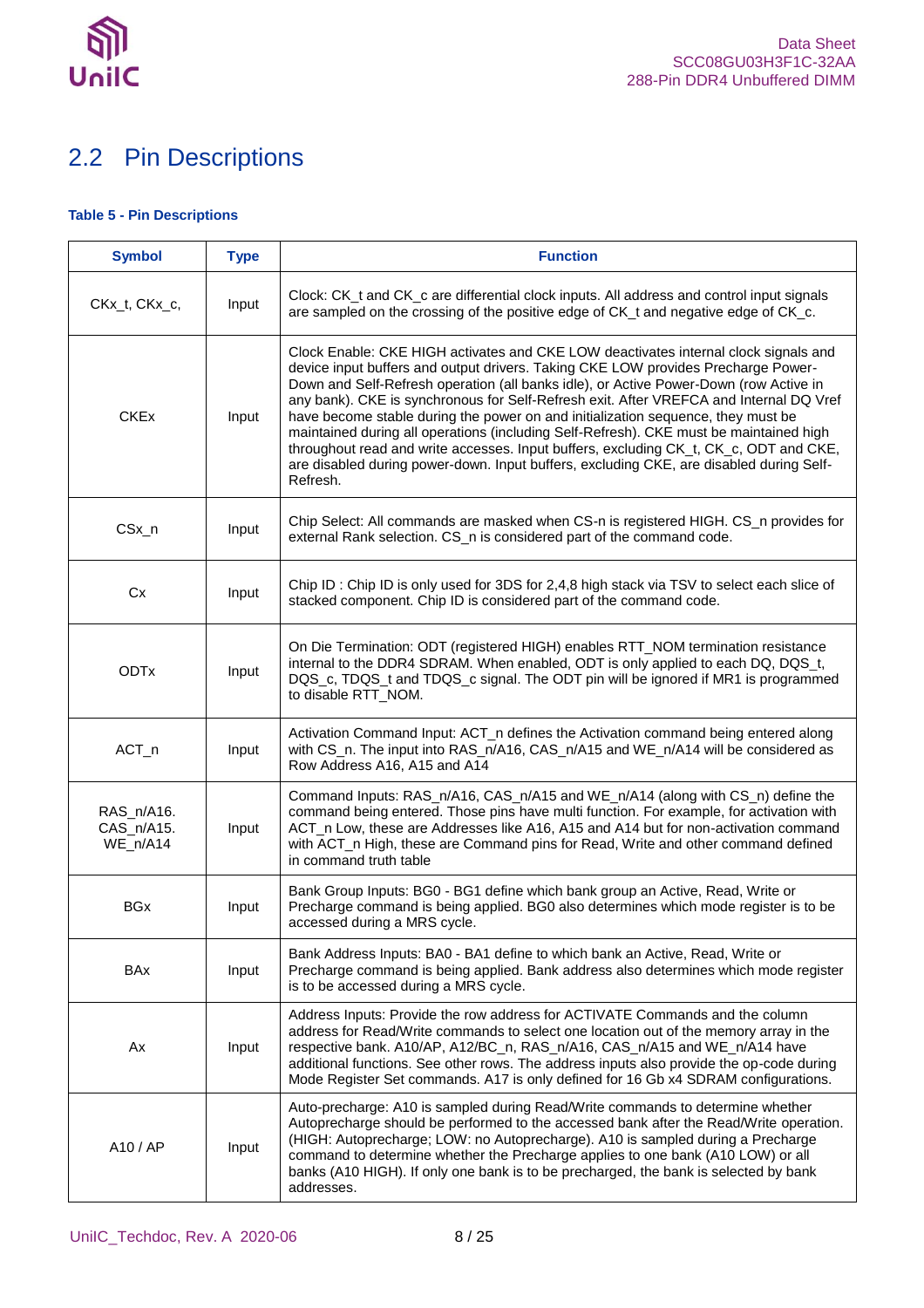

| <b>Symbol</b>                                                        | <b>Type</b>             | <b>Function</b>                                                                                                                                                                                                                                                                                                                                                                                                                                                                                                                                                                                                                                                                                                                                              |
|----------------------------------------------------------------------|-------------------------|--------------------------------------------------------------------------------------------------------------------------------------------------------------------------------------------------------------------------------------------------------------------------------------------------------------------------------------------------------------------------------------------------------------------------------------------------------------------------------------------------------------------------------------------------------------------------------------------------------------------------------------------------------------------------------------------------------------------------------------------------------------|
| $A12/BC_n$                                                           | Input                   | Burst Chop: A12/BC_n is sampled during Read and Write commands to determine if<br>burst chop (on-thefly) will be performed. (HIGH, no burst chop; LOW: burst chopped).<br>See command truth table for details.                                                                                                                                                                                                                                                                                                                                                                                                                                                                                                                                               |
| Parity                                                               | Input                   | Command and Address Parity Input: DDR4 Supports Even Parity check in SDRAMs with<br>MR setting. Once it's enabled via Register in MR5, then SDRAM calculates Parity with<br>ACT_n, RAS_n/A16, CAS_n/A15, WE_n/A14, BG0-BG1, BA0-BA1, A17-A0. Input parity<br>should be maintained at the rising edge of the clock and at the same time with command<br>& address with CS_n LOW                                                                                                                                                                                                                                                                                                                                                                               |
| SAx                                                                  | Input                   | Serial address inputs: Used to configure the temperature sensor/SPD EEPROM address<br>range on the I2C bus.                                                                                                                                                                                                                                                                                                                                                                                                                                                                                                                                                                                                                                                  |
| <b>SCL</b>                                                           | Input                   | Serial clock for temperature sensor/SPD EEPROM: Used to synchronize communication<br>to and from the temperature sensor/SPD EEPROM on the I2C bus.                                                                                                                                                                                                                                                                                                                                                                                                                                                                                                                                                                                                           |
| RESET_n                                                              | <b>CMOS</b><br>Input    | Active Low Asynchronous Reset: Reset is active when RESET_n is LOW, and inactive<br>when RESET_n is HIGH. RESET_n must be HIGH during normal operation.                                                                                                                                                                                                                                                                                                                                                                                                                                                                                                                                                                                                      |
| DQx, CBx                                                             | I/O                     | Data Input/ Output: Bi-directional data bus. If CRC is enabled via Mode register then<br>CRC code is added at the end of Data Burst. Any DQ from DQ0-DQ3 may indicate the<br>internal Vref level during test via Mode Register Setting MR4 A4=High. Refer to vendor<br>specific data sheets to determine which DQ is used.                                                                                                                                                                                                                                                                                                                                                                                                                                   |
| DQSx_t-DQSx_c                                                        | $\mathsf{I}/\mathsf{O}$ | Data Strobe: output with read data, input with write data. Edge-aligned with read data,<br>centered in write data. The data strobe DQS_t is paired with differential signals DQS_c,<br>respectively, to provide differential pair signaling to the system during reads and writes.<br>DDR4 SDRAM supports differential data strobe only and does not support single-ended.                                                                                                                                                                                                                                                                                                                                                                                   |
| DM_n/DBI_n/<br>TDQS_t<br>(DMU_n,<br>DBIU_n),<br>(DML_n/<br>$DBIL_n)$ | I/O                     | Input data mask and data bus inversion: DM_n is an input mask signal for write data.<br>Input data is masked when DM_n is sampled LOW coincident with that input data during<br>a write access. DM_n is sampled on both edges of DQS. DM is multiplexed with the DBI<br>function by the mode register A10, A11, and A12 settings in MR5. For a x8 device, the<br>function of DM or TDQS is enabled by the mode register A11 setting in MR1. DBI_n is an<br>input/output identifying whether to store/output the true or inverted data. If DBI_n is LOW,<br>the data will be stored/ output after inversion inside the DDR4 device and not inverted if<br>DBI_n is HIGH. TDQS is only supported in x8 SDRAM configurations (TDQS is not valid<br>for UDIMMs). |
| <b>SDA</b>                                                           | I/O                     | Serial Data: Bidirectional signal used to transfer data in or out of the EEPROM or<br>EEPROM/TS combo device.                                                                                                                                                                                                                                                                                                                                                                                                                                                                                                                                                                                                                                                |
| ALERT_n                                                              | Output                  | Alert: It has multi functions such as CRC error flag, Command and Address Parity error<br>flag as Output signal. If there is error in CRC, then ALERT n goes LOW for the period<br>time interval and goes back HIGH. If there is error in Command Address Parity Check,<br>then ALERT_n goes LOW for relatively long period until ongoing SDRAM internal<br>recovery transaction is complete. During Connectivity Test mode this pin functions as an<br>input.                                                                                                                                                                                                                                                                                               |
| EVENT_n                                                              | Output                  | Temperature event: The EVENT_n pin is asserted by the temperature sensor when<br>critical temperature thresholds have been exceeded. This pin has no function (NF) on<br>modules without temperature sensors.                                                                                                                                                                                                                                                                                                                                                                                                                                                                                                                                                |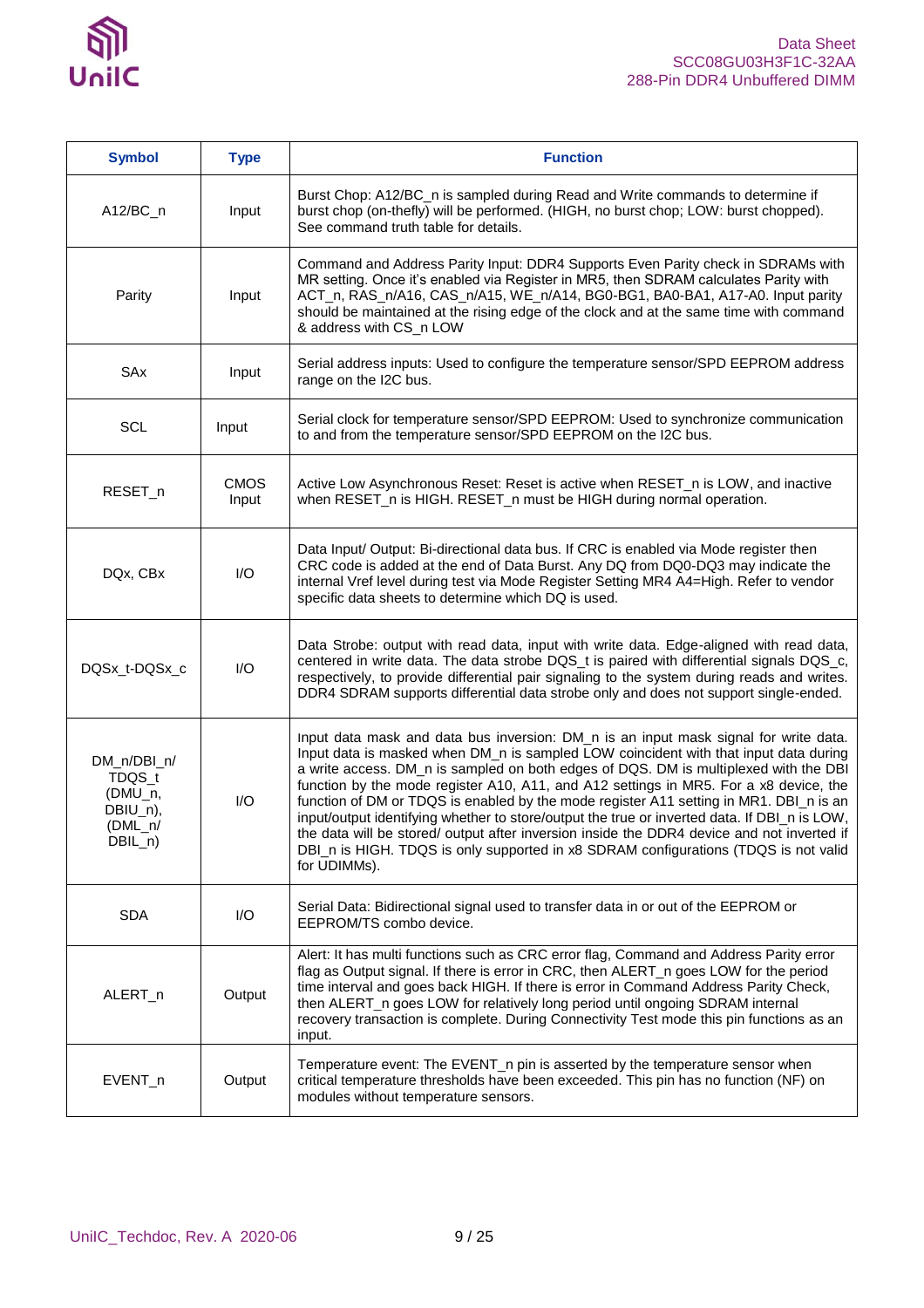

| <b>Symbol</b>                                     | <b>Type</b> | <b>Function</b>                                                                                                                                                                                                                                                                                                                                                                                                                                                                                                                                                                                                                                                                                                                         |
|---------------------------------------------------|-------------|-----------------------------------------------------------------------------------------------------------------------------------------------------------------------------------------------------------------------------------------------------------------------------------------------------------------------------------------------------------------------------------------------------------------------------------------------------------------------------------------------------------------------------------------------------------------------------------------------------------------------------------------------------------------------------------------------------------------------------------------|
| TDQS t<br>TDQS_c<br>(x8 DRAM-based<br>RDIMM only) | Output      | Termination data strobe: When enabled via the mode register, the DRAM device enables<br>the same RTT termination resistance on TDQS_t and TDQS_c that is applied to DQS_t<br>and DQS_c. When the TDQS function is disabled via the mode register, the DM/TDQS_t<br>pin provides the data mask (DM) function, and the TDQS_c pin is not used. The TDQS<br>function must be disabled in the mode register for both the x4 and x16 configurations.<br>The DM function is supported only in x8 and x16 configurations. DM, DBI, and TDQS are<br>a shared pin and are enabled/disabled by mode register settings. For more information<br>about TDQS, see the DDR4 DRAM component datasheet (TDQS_t and TDQS_c are not<br>valid for UDIMMs). |
| <b>VDD</b>                                        | Supply      | Module power supply: 1.2V (TYP).                                                                                                                                                                                                                                                                                                                                                                                                                                                                                                                                                                                                                                                                                                        |
| <b>VPP</b>                                        | Supply      | DRAM activating power supply: $2.5V - 0.125V / +0.250V$ .                                                                                                                                                                                                                                                                                                                                                                                                                                                                                                                                                                                                                                                                               |
| <b>VREFCA</b>                                     | Supply      | Reference voltage for control, command, and address pins.                                                                                                                                                                                                                                                                                                                                                                                                                                                                                                                                                                                                                                                                               |
| <b>VSS</b>                                        | Supply      | Ground.                                                                                                                                                                                                                                                                                                                                                                                                                                                                                                                                                                                                                                                                                                                                 |
| <b>VTT</b>                                        | Supply      | Power supply for termination of address, command, and control VDD/2.                                                                                                                                                                                                                                                                                                                                                                                                                                                                                                                                                                                                                                                                    |
| <b>VDDSPD</b>                                     | Supply      | Power supply used to power the I2C bus for SPD.                                                                                                                                                                                                                                                                                                                                                                                                                                                                                                                                                                                                                                                                                         |
| <b>RFU</b>                                        |             | Reserved for Future Use: No on DIMM electrical connection is present                                                                                                                                                                                                                                                                                                                                                                                                                                                                                                                                                                                                                                                                    |
| <b>NC</b>                                         |             | No Connect: No on DIMM electrical connection is present                                                                                                                                                                                                                                                                                                                                                                                                                                                                                                                                                                                                                                                                                 |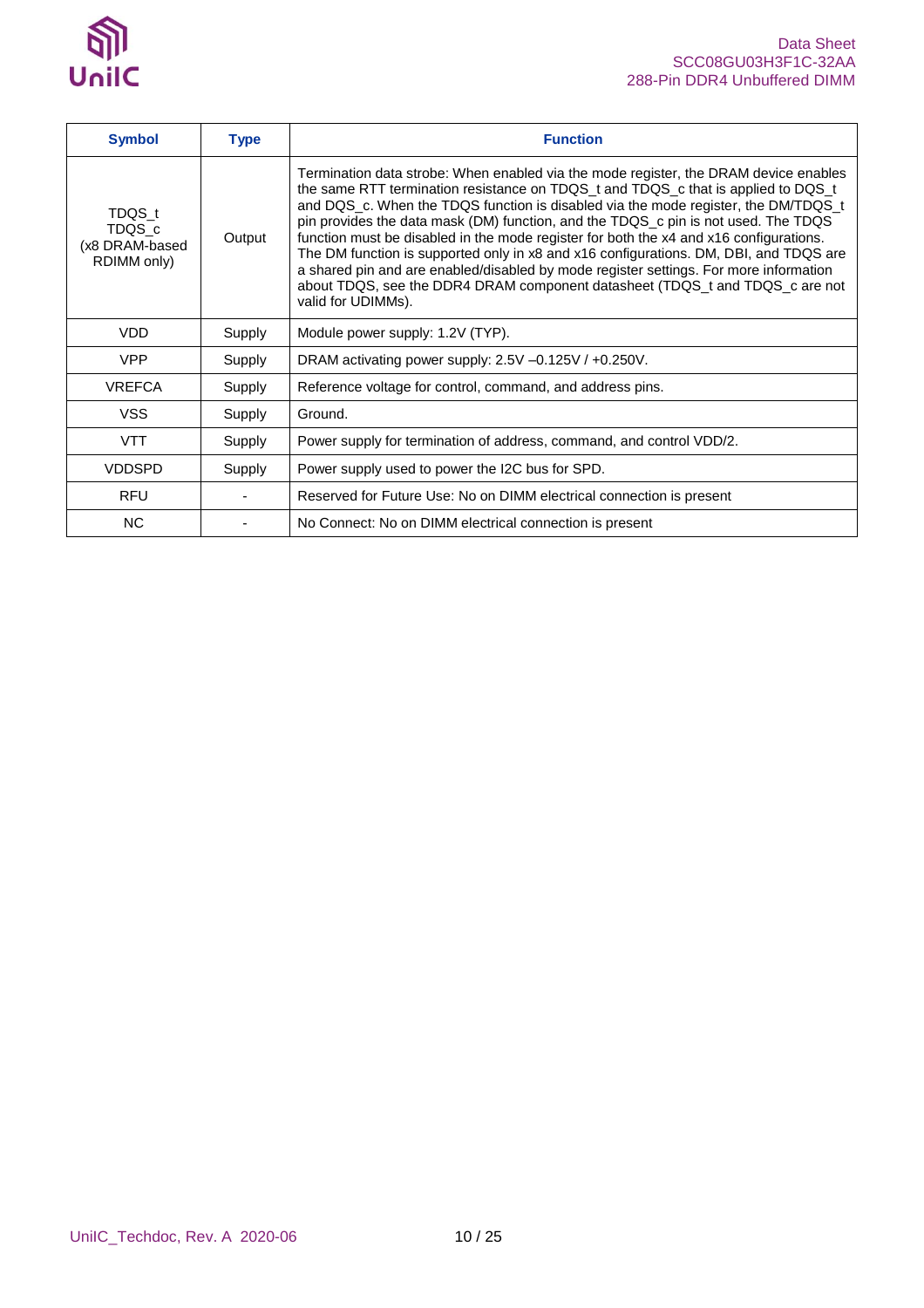

# <span id="page-10-0"></span>3 General Description

## <span id="page-10-1"></span>3.1 General Description

High-speed DDR4 SDRAM modules use DDR4 SDRAM devices with 2 or 4 internal memory bank groups. DDR4 SDRAM modules utilizing 4- and 8-bit-wide DDR4 SDRAM have 4 internal bank groups consisting of 4 memory banks each, providing a total of 16 banks. Sixteen-bit-wide DDR4 SDRAM has 2 internal bank groups consisting of 4 memory banks each, providing a total of 8 banks. DDR4 SDRAM modules benefit from DDR4 SDRAM's use of an 8n-prefetch architecture with an interface designed to transfer two data words per clock cycle at the I/O pins. A single READ or WRITE operation for the DDR4 SDRAM effectively consists of a single 8n-bit-wide, four-clock data transfer at the internal DRAM core and eight corresponding n-bit wide, one-half-clock-cycle data transfers at the I/O pins.

DDR4 modules use two sets of differential signals: DQS, DQS# to capture data and CK and CK# to capture commands, addresses, and control signals. Differential clocks and data strobes ensure exceptional noise immunity for these signals and provide precise crossing points to capture input signals.

## <span id="page-10-2"></span>3.2 Serial Presence-Detect EEPROM Operation

DDR4 SDRAM modules incorporate serial presence-detect. The SPD data is stored in a 512-byte EEPROM. System READ/WRITE operations between the master (system logic) and the slave EEPROM device occur via a standard I2C bus using the DIMM's SCL (clock) SDA (data), and SA (address) pins. Write protect (WP) is connected to VSS, permanently disabling hardware write protection.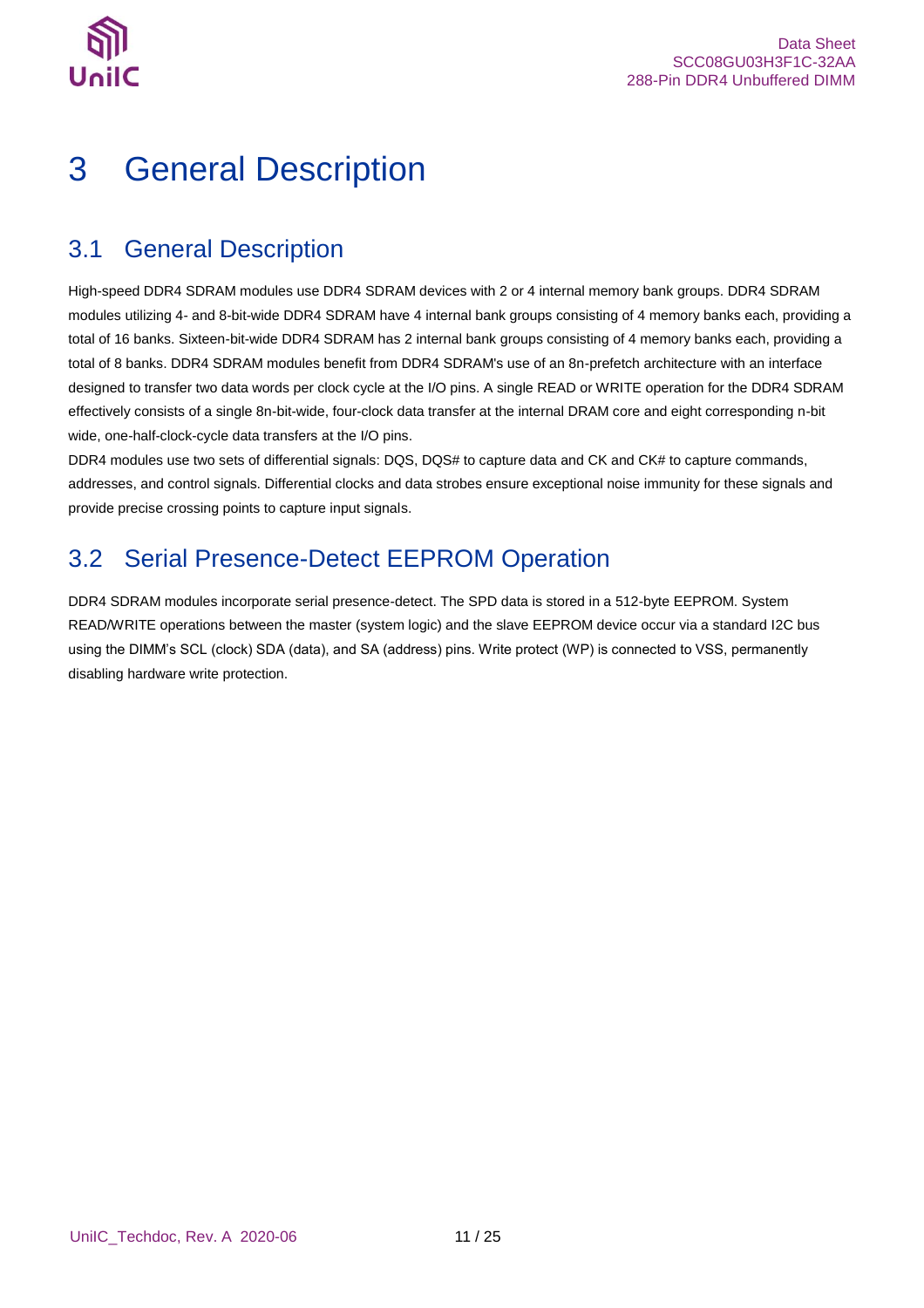

## <span id="page-11-0"></span>3.3 Function Block Diagram

#### <span id="page-11-1"></span>**Figure 1 – Function Block Diagram\_SCC08GU03H3F1C-32AA**

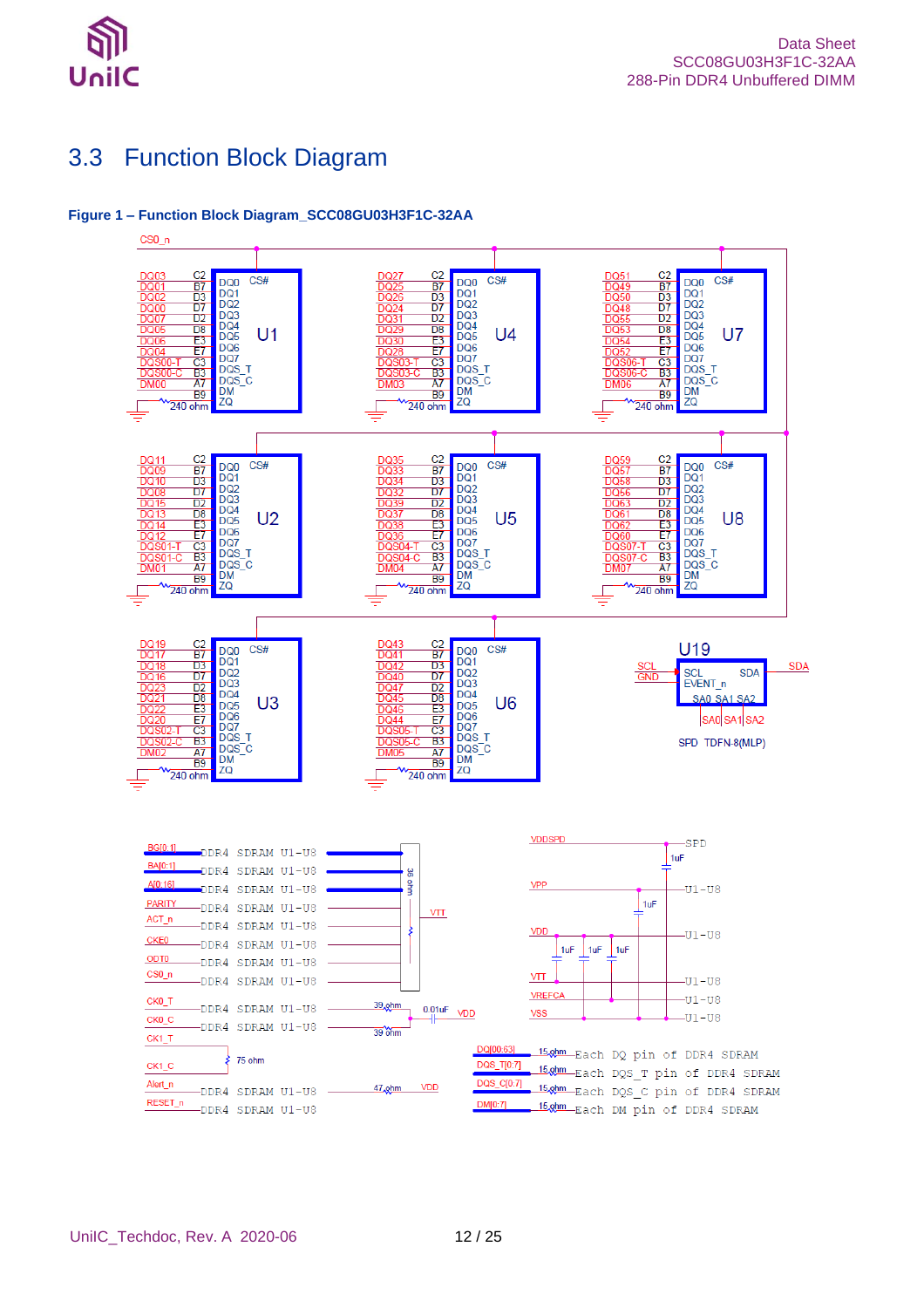

## <span id="page-12-0"></span>3.4 DQ Map

## <span id="page-12-1"></span>**Table 6 - DQ Map\_ SCC08GU03H3F1C-32AA**

| <b>Module Pin</b><br>NO. | <b>Module</b><br><b>DQ</b> | <b>Damping</b><br>RES. | IC NO.         | IC<br><b>DQ</b>           | <b>Module</b><br>Pin NO. | <b>Module</b><br><b>DQ</b> | <b>Damping</b><br>RES. | IC NO.         | <b>IC DQ</b>            |
|--------------------------|----------------------------|------------------------|----------------|---------------------------|--------------------------|----------------------------|------------------------|----------------|-------------------------|
| 5                        | $\mathbf 0$                | $RN1(2-3)$             |                | $\mathbf{3}$              | 16                       | 8                          | RN7(2-3)               |                | 3                       |
| 150                      | $\mathbf{1}$               | RN3(1-4)               |                | $\mathbf{1}$              | 161                      | $\boldsymbol{9}$           | $RN5(1-4)$             |                | $\mathbf{1}$            |
| 12                       | $\overline{2}$             | $RN2(2-3)$             |                | $\overline{2}$            | 23                       | 10                         | RN8(2-3)               |                | $\overline{a}$          |
| 157                      | $\mathsf 3$                | $RN4(1-4)$             | U1             | $\pmb{0}$                 | 168                      | 11                         | $RN6(1-4)$             |                | $\mathsf{O}\xspace$     |
| $\mathbf{3}$             | $\overline{\mathbf{4}}$    | $RN1(1-4)$             |                | $\overline{7}$            | 14                       | 12                         | RN7(1-4)               | U <sub>2</sub> | $\overline{7}$          |
| 148                      | $\sqrt{5}$                 | RN3(2-3)               |                | $\,$ 5 $\,$               | 159                      | 13                         | $RN5(2-3)$             |                | $\mathbf 5$             |
| 10                       | $\,6$                      | $RN2(1-4)$             |                | $\,6\,$                   | 21                       | 14                         | RN8(1-4)               |                | $\,6\,$                 |
| 155                      | $\boldsymbol{7}$           | $RN4(2-3)$             |                | $\overline{4}$            | 166                      | 15                         | $RN6(2-3)$             |                | $\overline{4}$          |
| 27                       | 16                         | $RN9(2-3)$             |                | $\sqrt{3}$                | 38                       | 24                         | RN15(2-3)              |                | $\mathbf{3}$            |
| 172                      | 17                         | RN11(1-4)              |                | $\mathbf{1}$              | 183                      | 25                         | RN13(1-4)              |                | $\mathbf{1}$            |
| 34                       | 18                         | RN12(2-3)              |                | $\overline{c}$            | 45                       | 26                         | RN14(2-3)              |                | $\overline{2}$          |
| 179                      | 19                         | RN10(1-4)              |                | $\mathbf 0$               | 190                      | 27                         | RN16(1-4)              |                | $\mathbf 0$             |
| 25                       | 20                         | $RN9(1-4)$             | U <sub>3</sub> | $\overline{7}$            | 36                       | 28                         | RN15(1-4)              | U4             | $\overline{7}$          |
| 170                      | 21                         | RN11(2-3)              |                | $\,$ 5 $\,$               | 181                      | 29                         | RN13(2-3)              |                | $\mathbf 5$             |
| 32                       | 22                         | RN12(1-4)              |                | $\,6\,$                   | 43                       | 30                         | RN14(1-4)              |                | $\,6\,$                 |
| 177                      | 23                         | RN10(2-3)              |                | $\overline{4}$            | 188                      | 31                         | RN16(2-3)              |                | $\overline{4}$          |
| 97                       | 32                         | RN17(2-3)              |                | $\ensuremath{\mathsf{3}}$ | 108                      | 40                         | RN21(2-3)              |                | $\mathbf{3}$            |
| 242                      | 33                         | RN19(1-4)              |                | $\mathbf{1}$              | 253                      | 41                         | RN23(1-4)              |                | $\mathbf{1}$            |
| 104                      | 34                         | RN20(2-3)              |                | $\boldsymbol{2}$          | 115                      | 42                         | RN24(2-3)              |                | $\overline{a}$          |
| 249                      | 35                         | RN18(1-4)              | U <sub>5</sub> | $\mathbf 0$               | 260                      | 43                         | RN22(1-4)              | U6             | $\mathbf 0$             |
| 95                       | 36                         | RN17(1-4)              |                | $\overline{7}$            | 106                      | 44                         | RN21(1-4)              |                | $\overline{7}$          |
| 240                      | 37                         | RN19(2-3)              |                | $\mathbf 5$               | 251                      | 45                         | RN23(2-3)              |                | $\sqrt{5}$              |
| 102                      | 38                         | RN20(1-4)              |                | $\,6\,$                   | 113                      | 46                         | RN24(1-4)              |                | $\,6$                   |
| 247                      | 39                         | RN18(2-3)              |                | $\overline{\mathbf{4}}$   | 258                      | 47                         | RN22(2-3)              |                | $\overline{\mathbf{4}}$ |
| 119                      | 48                         | RN26(2-3)              |                | $\mathfrak{Z}$            | 130                      | 56                         | RN28(2-3)              |                | 3                       |
| 264                      | 49                         | RN25(1-4)              |                | $\mathbf{1}$              | 275                      | 57                         | RN30(1-4)              |                | $\mathbf{1}$            |
| 126                      | 50                         | RN45(2-3)              |                | $\boldsymbol{2}$          | 137                      | 58                         | RN29(2-3)              |                | $\overline{a}$          |
| 271                      | 51                         | RN27(1-4)              | U7             | $\pmb{0}$                 | 282                      | 59                         | RN31(1-4)              | U8             | $\mathbf 0$             |
| 117                      | 52                         | RN26(1-4)              |                | $\overline{7}$            | 128                      | 60                         | RN28(1-4)              |                | $\overline{7}$          |
| 262                      | 53                         | RN25(2-3)              |                | $\mathbf 5$               | 273                      | 61                         | RN30(2-3)              |                | $\mathbf 5$             |
| 124                      | 54                         | $RN45(1_4)$            |                | $\,6\,$                   | 135                      | 62                         | RN29(1-4)              |                | 6                       |
| 269                      | 55                         | RN27(2-3)              |                | $\overline{4}$            | 280                      | 63                         | RN31(2-3)              |                | $\overline{4}$          |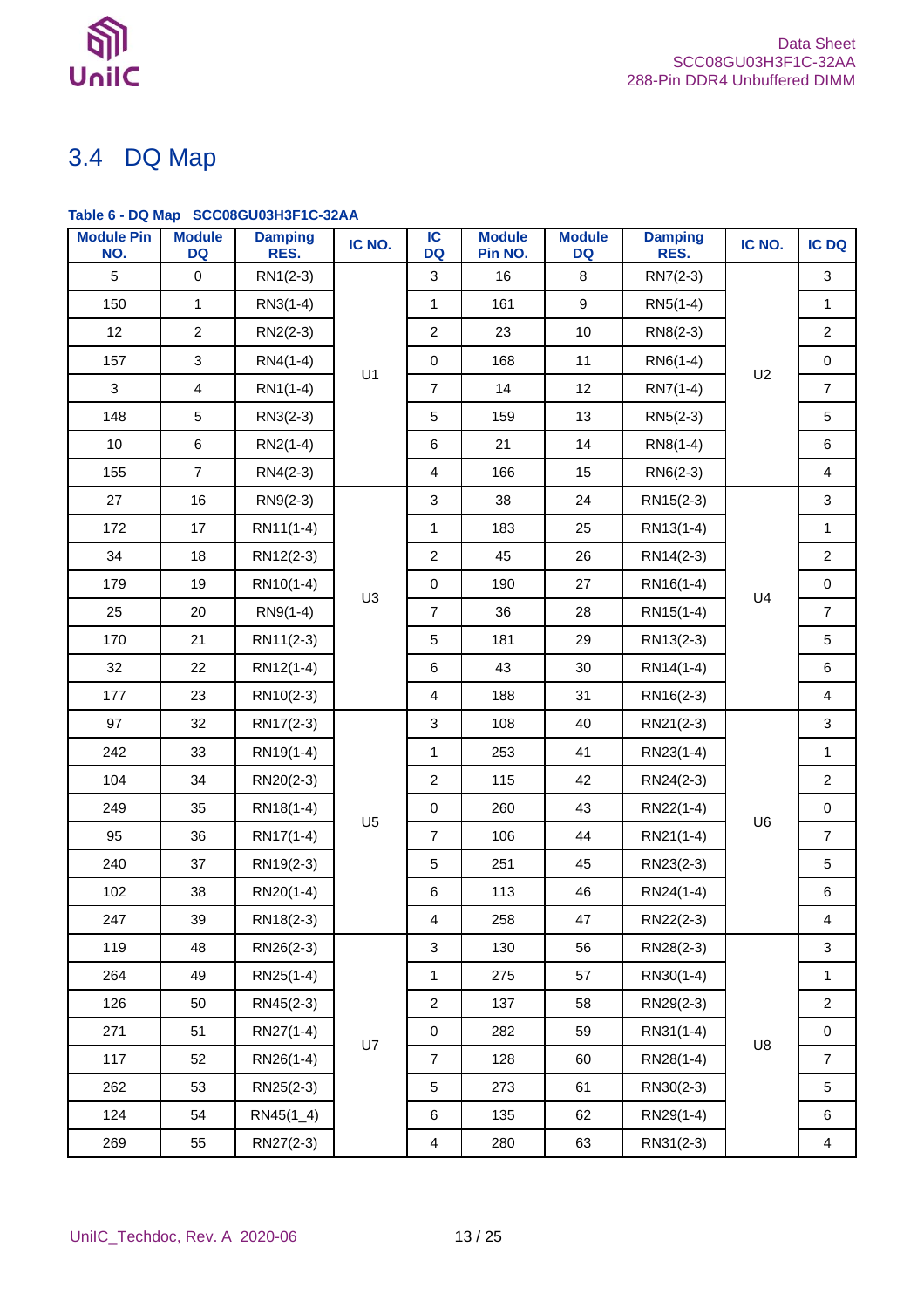

# <span id="page-13-0"></span>4 Electrical Characteristics

This chapter contains speed grade definition, AC timing parameter and ODT tables.

## <span id="page-13-1"></span>4.1 Absolute Maximum Ratings

*Attention: Stresses greater than those listed under "Absolute Maximum Ratings" may cause permanent damage to the device. This is a stress rating only and functional operation of the device at these or any other conditions above those indicated in the operational sections of this specification is not implied. Exposure to absolute maximum rating conditions for extended periods may affect reliability.*

#### <span id="page-13-2"></span>**Table 7 - Absolute Maximum Ratings**

| <b>Symbol</b>        |                                                            |        | <b>Rating</b> | <b>Unit</b>  | <b>Note</b> |
|----------------------|------------------------------------------------------------|--------|---------------|--------------|-------------|
|                      | <b>Parameter</b>                                           | Min.   | Max.          |              |             |
| $V_{DD}$             | Voltage on $V_{\text{DD}}$ pin relative to $V_{\text{SS}}$ | $-0.4$ | $+1.5$        |              |             |
| $V_{DDQ}$            | Voltage on $V_{DDQ}$ pin relative to $V_{SS}$              | $-0.4$ | $+1.5$        |              |             |
| $V_{\rm PP}$         | Voltage on $V_{PP}$ pin relative to $V_{SS}$               | $-0.4$ | 3.0           |              |             |
| $V_{IN}$ , $V_{OUT}$ | Voltage on any pin relative to $V_{ss}$                    | $-0.4$ | $+1.5$        |              |             |
| $T_{\text{STG}}$     | Storage Temperature                                        | $-50$  | $+100$        | $^{\circ}$ C |             |

Attention: Stresses above the max. values listed here may cause permanent damage to the device. Exposure to absolute maximum rating conditions for extended periods may affect device reliability. Maximum ratings are absolute ratings; exceeding only one of these values may cause irreversible damage to integrated circuit.

#### <span id="page-13-3"></span>**Table 8 - DRAM Component Operating Temperature Range**

|                   | <b>Parameter</b>             | <b>Rating</b> |      |      |             |
|-------------------|------------------------------|---------------|------|------|-------------|
| <b>Symbol</b>     |                              | Min.          | Max. | Unit | <b>Note</b> |
| <sup>'</sup> CASE | <b>Operating Temperature</b> | U             | 95   | °С   | 1(2)3(4)    |

1) Operating Temperature is the case surface temperature on the center / top side of the DRAM.

2) The operating temperature ranges are the temperatures where all DRAM specification will be supported. During operation, the DRAM case temperature must be maintained between 0 - 95 °C under all other specification parameters.

3) Above 85 °C the Auto-Refresh command interval has to be reduced to  $t_{\text{REF}}$  = 3.9 µs

4) When operating this product in the 85 °C to 95 °C T<sub>CASE</sub> temperature range, the High Temperature Self Refresh has to be enabled by setting EMR(2) bit A7 to "1".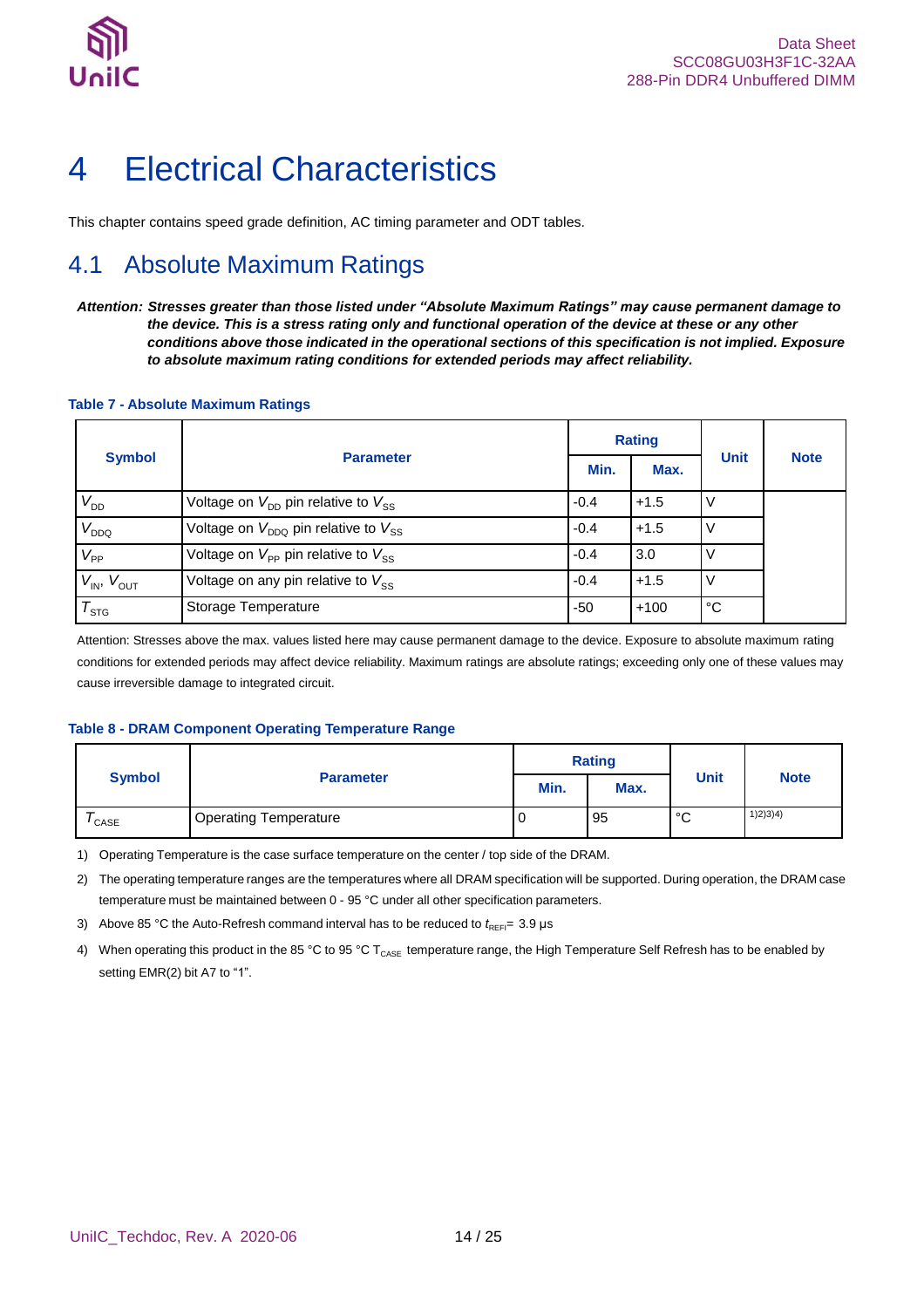

## <span id="page-14-0"></span>4.2 Operating Conditions

<span id="page-14-1"></span>

|                              |                           | <b>Values</b>              |                      |                             |        |             |
|------------------------------|---------------------------|----------------------------|----------------------|-----------------------------|--------|-------------|
| <b>Parameter</b>             | <b>Symbol</b>             | Min.                       | Typ.                 | Max.                        | Unit   | <b>Note</b> |
| Device Supply Voltage        | $V_{DD}$                  | 1.14                       | 1.2                  | 1.26                        | V      | 1), 2), 3)  |
| <b>Output Supply Voltage</b> | $V_{DDQ}$                 | 1.14                       | 1.2                  | 1.26                        | V      | 1), 2), 3)  |
| Peak-to-Peak Voltage         | $V_{\rm PP}$              | 2.375                      | 2.5                  | 2.75                        | V      | 3)          |
| Input Reference Voltage      | $V_{REF}$                 | $0.49 \times V_{DD}$       | $0.5 \times V_{DDQ}$ | $0.51 \times V_{\text{DD}}$ | V      |             |
| DC Input Logic High          | $V_{\text{IH.CA(DC65)}}$  | $V_{\text{REFCA}} + 0.065$ |                      | $V_{DD}$                    | V      |             |
| DC Input Logic Low           | $V_{\text{ILCA (DC65)}}$  | <b>Vss</b>                 |                      | $V_{\text{REFCA}} - 0.065$  | $\vee$ |             |
| AC Input Logic High          | $V_{\text{IH.CA(AC90)}}$  | $V_{REF}$ + 0.09           |                      |                             | $\vee$ |             |
| AC Input Logic Low           | $V_{\text{IL,CA (AC90)}}$ |                            |                      | $V_{REF}$ -0.09             | V      |             |

#### **Notes:**

1) Under all conditions VDDQ must be less than or equal to VDD.

2) VDDQ tracks with VDD. AC parameters are measured with VDD and VDDQ tied together.

3) DC bandwidth is limited to 20MHz.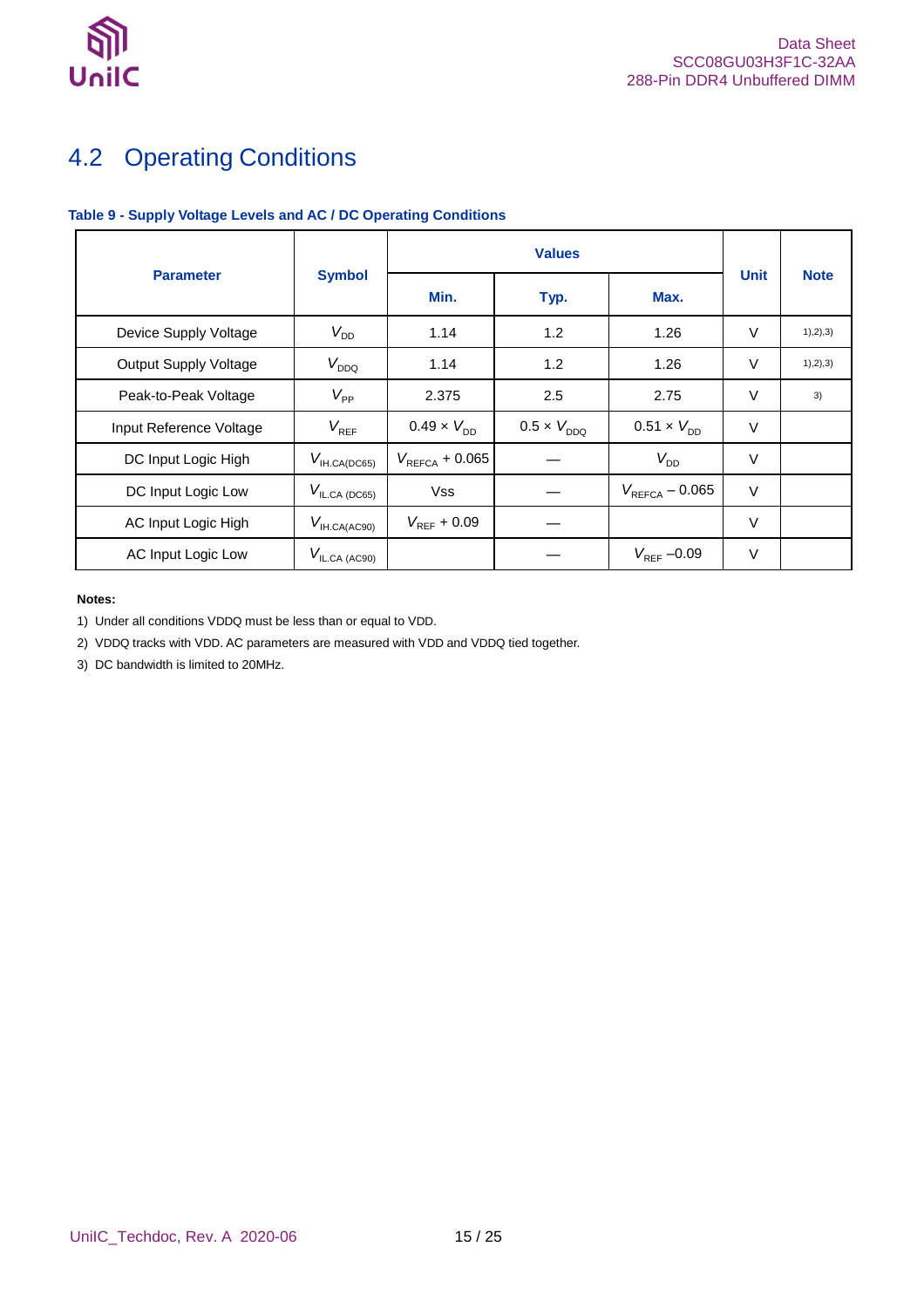

## <span id="page-15-0"></span>4.3 Module and Component Speed Grades

DDR4 components may exceed the listed module speed grades; module may not be available in all listed speed grades

<span id="page-15-1"></span>**Table 10 - Module and Component Speed Grades**

| <b>Module Speed Grade</b> | <b>Component Speed Grade</b> |
|---------------------------|------------------------------|
| $-32AA$                   | 3200-22-22-22                |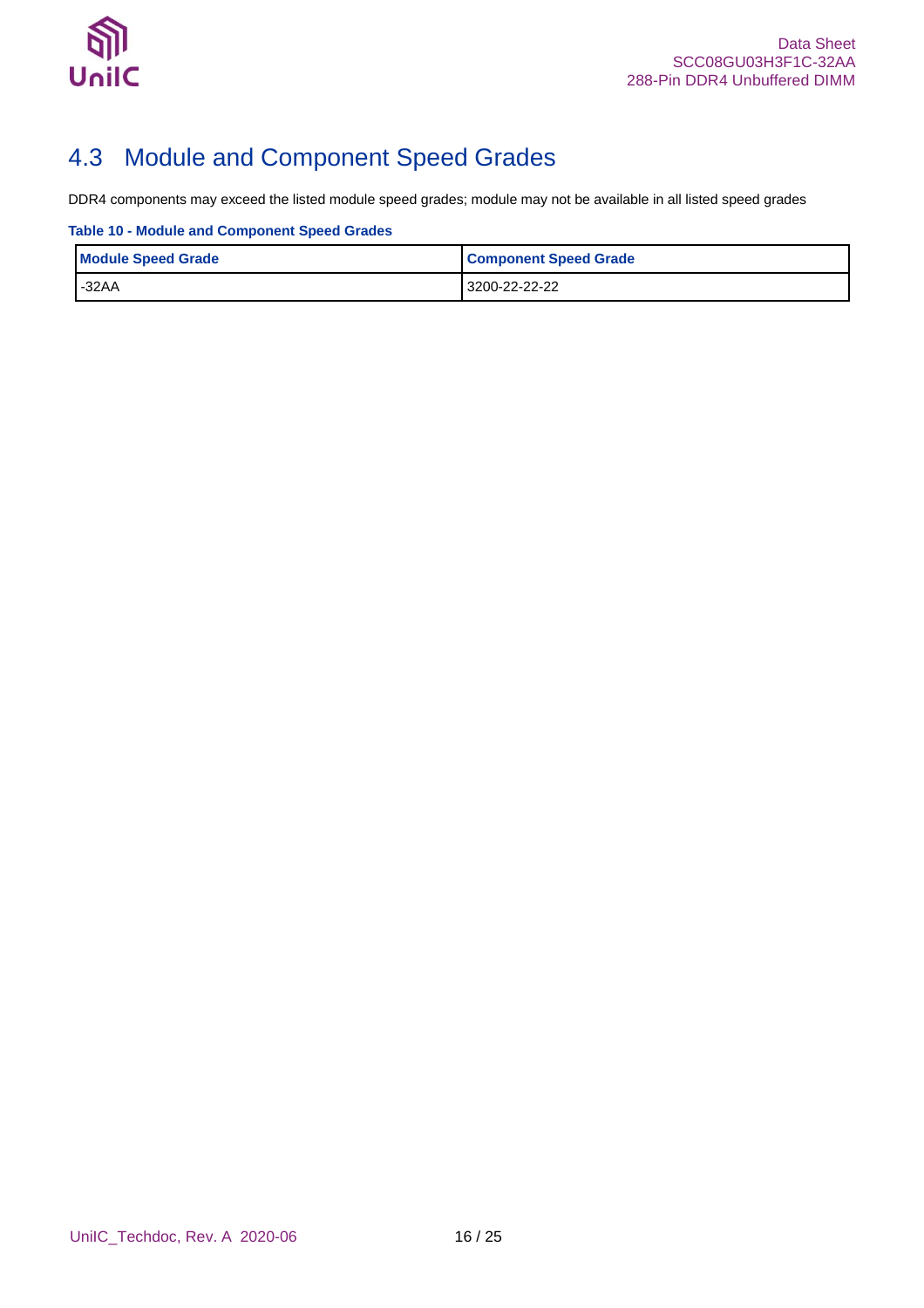

## <span id="page-16-0"></span>4.4 *I*DD*/I*PP Specifications and Conditions

List of tables defining  $I_{\text{DD}}/I_{\text{PP}}$  Specifications and Conditions.

<span id="page-16-1"></span>**Table 11 -**  $I_{DD}$  **/I<sub>PP</sub> Measurement Conditions** 

| <b>Symbol</b>                           | <b>Description</b>                                                                                                                                                                                                                                                                                                                                                                                                                                                                                                              |
|-----------------------------------------|---------------------------------------------------------------------------------------------------------------------------------------------------------------------------------------------------------------------------------------------------------------------------------------------------------------------------------------------------------------------------------------------------------------------------------------------------------------------------------------------------------------------------------|
|                                         | Operating One Bank Active-Precharge Current (AL=0)                                                                                                                                                                                                                                                                                                                                                                                                                                                                              |
| IDD <sub>0</sub><br>IPP <sub>0</sub>    | CKE: High; External clock: On; tCK, nRC, nRAS, CL: Refer to Component Datasheet for detail pattern; BL: 8 <sup>1</sup> ;<br>AL: 0; CS_n: High between ACT and PRE; Command, Address, Bank Group Address, Bank Address Inputs:<br>partially toggling; Data IO: VDDQ; DM_n: stable at 1; Bank Activity: Cycling with one bank active at a time:<br>0,0,1,1,2,2,; Output Buffer and RTT: Enabled in Mode Registers <sup>2</sup> ; ODT Signal: stable at 0; Pattern Details:<br>Refer to Component Datasheet for detail pattern     |
|                                         | Operating One Bank Active-Read-Precharge Current (AL=0)                                                                                                                                                                                                                                                                                                                                                                                                                                                                         |
| IDD <sub>1</sub><br>IPP <sub>1</sub>    | CKE: High; External clock: On; tCK, nRC, nRAS, nRCD, CL: Refer to Component Datasheet for detail pattern;<br>BL: 8 <sup>1</sup> ; AL: 0; CS_n: High between ACT, RD and PRE; Command, Address, Bank Group Address, Bank Address<br>Inputs, Data IO: partially toggling; DM_n: stable at 1; Bank Activity: Cycling with one bank active at a time:<br>0,0,1,1,2,2,; Output Buffer and RTT: Enabled in Mode Registers <sup>2</sup> ; ODT Signal: stable at 0; Pattern Details:<br>Refer to Component Datasheet for detail pattern |
|                                         | Precharge Standby Current (AL=0)                                                                                                                                                                                                                                                                                                                                                                                                                                                                                                |
| IDD <sub>2N</sub><br>IPP2N              | CKE: High; External clock: On; tCK, CL: Refer to Component Datasheet for detail pattern; BL: 8 <sup>1</sup> ; AL: 0; CS_n:<br>stable at 1; Command, Address, Bank Group Address, Bank Address Inputs: partially toggling ; Data IO: VDDQ;<br>DM_n: stable at 1; Bank Activity: all banks closed; Output Buffer and RTT: Enabled in Mode Registers <sup>2</sup> ; ODT<br>Signal: stable at 0; Pattern Details: Refer to Component Datasheet for detail pattern                                                                   |
|                                         | Precharge Standby ODT Current                                                                                                                                                                                                                                                                                                                                                                                                                                                                                                   |
| <b>IDD2NT</b>                           | CKE: High; External clock: On; tCK, CL: Refer to Component Datasheet for detail pattern; BL: 8 <sup>1</sup> ; AL: 0; CS_n:<br>stable at 1; Command, Address, Bank Group Address, Bank Address Inputs: partially toggling ; Data IO: VSSQ;<br>DM_n: stable at 1; Bank Activity: all banks closed; Output Buffer and RTT: Enabled in Mode Registers <sup>2</sup> ; ODT<br>Signal: toggling according; Pattern Details: Refer to Component Datasheet for detail pattern                                                            |
| IDD <sub>2</sub> P<br>IPP <sub>2P</sub> | Precharge Power-Down Current CKE: Low; External clock: On; tCK, CL: Refer to Component Datasheet for<br>detail pattern; BL: 8 <sup>1</sup> ; AL: 0; CS_n: stable at 1; Command, Address, Bank Group Address, Bank Address Inputs:<br>stable at 0; Data IO: VDDQ; DM n: stable at 1; Bank Activity: all banks closed; Output Buffer and RTT: Enabled<br>in Mode Registers <sup>2</sup> ; ODT Signal: stable at 0                                                                                                                 |
|                                         | Precharge Quiet Standby Current                                                                                                                                                                                                                                                                                                                                                                                                                                                                                                 |
| IDD <sub>2Q</sub>                       | CKE: High; External clock: On; tCK, CL: Refer to Component Datasheet for detail pattern; BL: 8 <sup>1</sup> ; AL: 0; CS_n:<br>stable at 1; Command, Address, Bank Group Address, Bank Address Inputs: stable at 0; Data IO: VDDQ; DM_n:<br>stable at 1; Bank Activity: all banks closed; Output Buffer and RTT: Enabled in Mode Registers <sup>2</sup> ; ODT Signal:<br>stable at 0                                                                                                                                             |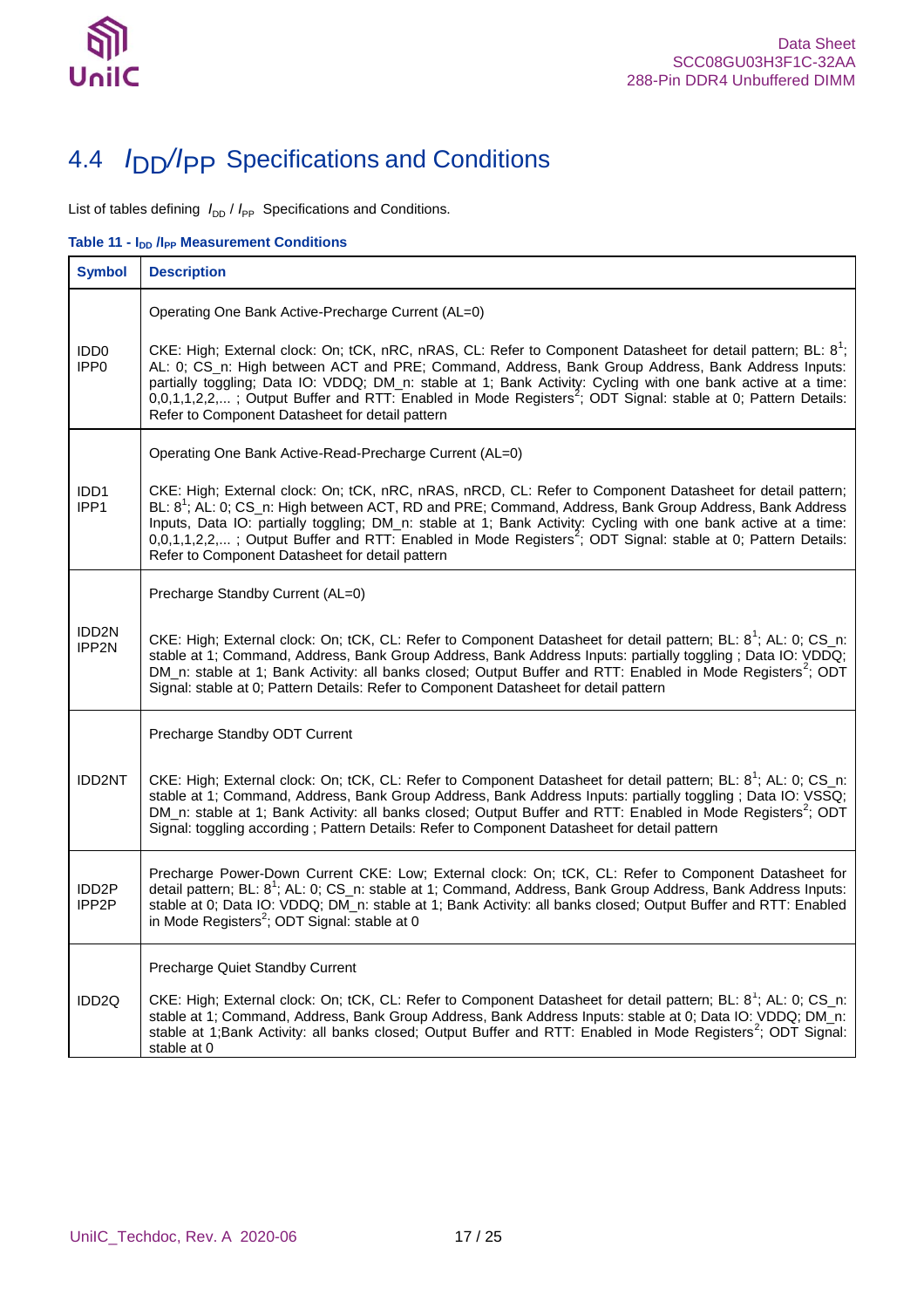

| <b>Symbol</b>               | <b>Description</b>                                                                                                                                                                                                                                                                                                                                                                                                                                                                                                                                                                                          |
|-----------------------------|-------------------------------------------------------------------------------------------------------------------------------------------------------------------------------------------------------------------------------------------------------------------------------------------------------------------------------------------------------------------------------------------------------------------------------------------------------------------------------------------------------------------------------------------------------------------------------------------------------------|
|                             | <b>Active Standby Current</b>                                                                                                                                                                                                                                                                                                                                                                                                                                                                                                                                                                               |
| IDD3N<br>IPP3N              | CKE: High; External clock: On; tCK, CL: Refer to Component Datasheet for detail pattern; BL: 8 <sup>1</sup> ; AL: 0; CS_n:<br>stable at 1; Command, Address, Bank Group Address, Bank Address Inputs: partially toggling Data IO: VDDQ;<br>DM_n: stable at 1;Bank Activity: all banks open; Output Buffer and RTT: Enabled in Mode Registers <sup>2</sup> ; ODT<br>Signal: stable at 0; Pattern Details: Refer to Component Datasheet for detail pattern                                                                                                                                                    |
|                             | <b>Active Power-Down Current</b>                                                                                                                                                                                                                                                                                                                                                                                                                                                                                                                                                                            |
| <b>IDD3P</b><br>IPP3P       | CKE: Low; External clock: On; tCK, CL: sRefer to Component Datasheet for detail pattern; BL: 8 <sup>1</sup> ; AL: 0; CS_n:<br>stable at 1; Command, Address, Bank Group Address, Bank Address Inputs: stable at 0; Data IO: VDDQ;<br>DM_n: stable at 1; Bank Activity: all banks open; Output Buffer and RTT: Enabled in Mode Registers <sup>2</sup> ; ODT<br>Signal: stable at 0                                                                                                                                                                                                                           |
|                             | <b>Operating Burst Read Current</b>                                                                                                                                                                                                                                                                                                                                                                                                                                                                                                                                                                         |
| IDD4R<br>IPP4R              | CKE: High; External clock: On; tCK, CL: Refer to Component Datasheet for detail pattern; BL: 8 <sup>2</sup> ; AL: 0; CS_n:<br>High between RD; Command, Address, Bank Group Address, Bank Address Inputs: partially toggling ; Data IO:<br>seamless read data burst with different data between one burst and the next one according; DM_n: stable at 1;<br>Bank Activity: all banks open, RD commands cycling through banks: 0,0,1,1,2,2,; Output Buffer and RTT:<br>Enabled in Mode Registers <sup>2</sup> ; ODT Signal: stable at 0; Pattern Details: Refer to Component Datasheet for detail<br>pattern |
|                             | <b>Operating Burst Write Current</b>                                                                                                                                                                                                                                                                                                                                                                                                                                                                                                                                                                        |
| IDD4W<br>IPP4W              | CKE: High; External clock: On; tCK, CL: Refer to Component Datasheet for detail pattern; BL: 8 <sup>1</sup> ; AL: 0; CS_n:<br>High between WR; Command, Address, Bank Group Address, Bank Address Inputs: partially toggling; Data IO:<br>seamless write data burst with different data between one burst and the next one; DM_n: stable at 1; Bank<br>Activity: all banks open, WR commands cycling through banks: 0,0,1,1,2,2,; Output Buffer and RTT: Enabled<br>in Mode Registers <sup>2</sup> ; ODT Signal: stable at HIGH; Pattern Details: Refer to Component Datasheet for detail<br>pattern        |
|                             | Burst Refresh Current (1X REF)                                                                                                                                                                                                                                                                                                                                                                                                                                                                                                                                                                              |
| IDD5B<br>IPP <sub>5</sub> B | CKE: High; External clock: On; tCK, CL, nRFC: Refer to Component Datasheet for detail pattern; BL: 8 <sup>1</sup> ; AL: 0;<br>CS_n: High between REF; Command, Address, Bank Group Address, Bank Address Inputs: partially toggling;<br>Data IO: VDDQ; DM_n: stable at 1; Bank Activity: REF command every nRFC; Output Buffer and RTT: Enabled<br>in Mode Registers <sup>2</sup> ; ODT Signal: stable at 0; Pattern Details: Refer to Component Datasheet for detail pattern                                                                                                                               |
| IDD5F2<br>IPP5F2            | Burst Refresh Current (2X REF)<br>tRFC=tRFC_x2,                                                                                                                                                                                                                                                                                                                                                                                                                                                                                                                                                             |
| IDD5F4<br>IPP5F4            | Burst Refresh Current (4X REF)<br>tRFC=tRFC x4,                                                                                                                                                                                                                                                                                                                                                                                                                                                                                                                                                             |
|                             | Self Refresh Current: Normal Temperature Range                                                                                                                                                                                                                                                                                                                                                                                                                                                                                                                                                              |
| IDD6N<br>IPP6N              | Tcase: 0 - 85°C; Low Power Array Self Refresh (LP ASR) : Normal4; CKE: Low; External clock: Off; CK_t and<br>CK_c#: LOW; CL: Refer to Component Datasheet for detail pattern; BL: $8^1$ ; AL: 0; CS_n#, Command, Address,<br>Bank Group Address, Bank Address, Data IO:<br>High; DM n: stable at 1; Bank Activity: Self-Refresh operation; Output Buffer and RTT: Enabled in Mode<br>Registers2; ODT Signal: MIDLEVEL                                                                                                                                                                                       |
|                             | Self-Refresh Current: Extended Temperature Range)                                                                                                                                                                                                                                                                                                                                                                                                                                                                                                                                                           |
| IDD6E<br>IPP6E              | TCase: 0 - 95°C; Low Power Array Self Refresh (LP ASR) : Extended4; CKE: Low; External clock: Off; CK_t and<br>CK_c: LOW; CL: Refer to Component Datasheet for detail pattern; BL: 8 <sup>1</sup> ; AL: 0; CS_n, Command, Address,<br>Bank Group Address, Bank Address, Data IO: High; DM_n:stable at 1; Bank Activity: Extended Temperature<br>Self-Refresh operation; Output Buffer and RTT: Enabled in Mode Registers2; ODT Signal: MID-LEVEL                                                                                                                                                            |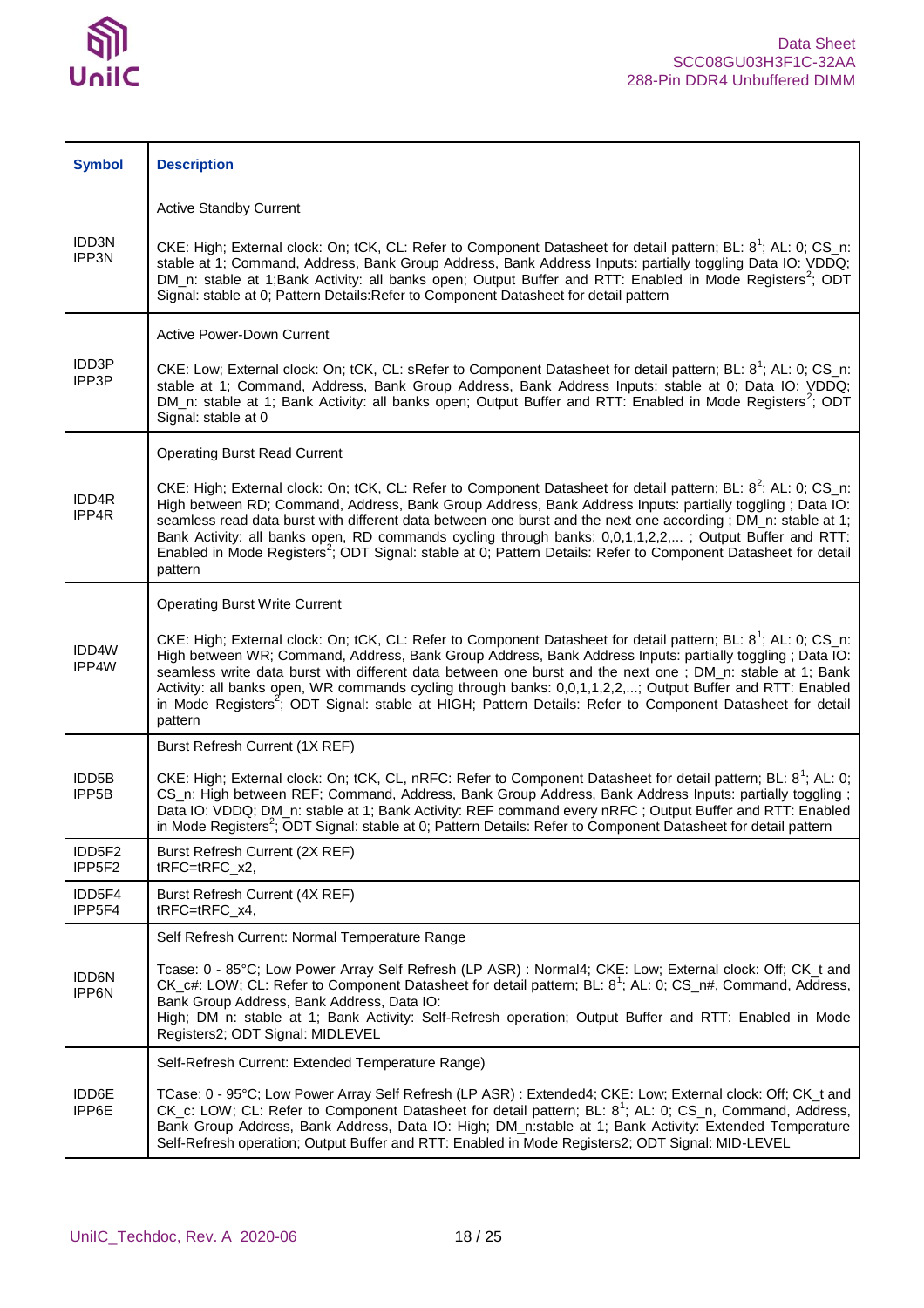

| <b>Symbol</b>            | <b>Description</b>                                                                                                                                                                                                                                                                                                                                                                                                                                                                                                                                                                                                                                                                          |
|--------------------------|---------------------------------------------------------------------------------------------------------------------------------------------------------------------------------------------------------------------------------------------------------------------------------------------------------------------------------------------------------------------------------------------------------------------------------------------------------------------------------------------------------------------------------------------------------------------------------------------------------------------------------------------------------------------------------------------|
| <b>IDD6R</b><br>IPP6R    | Self-Refresh Current: Reduced Temperature Range<br>TCase: 0 - 45°C; Low Power Array Self Refresh (LP ASR) : Reduced <sup>4</sup> ; CKE: Low; External clock: Off; CK_t and<br>CK_c#: LOW; CL: Refer to Component Datasheet for detail pattern; BL: 8 <sup>1</sup> ; AL: 0; CS_n#, Command, Address,<br>Bank Group Address, Bank Address, Data IO: High; DM_n:stable at 1; Bank Activity: Extended Temperature<br>Self-Refresh operation; Output Buffer and RTT: Enabled in Mode Registers <sup>2</sup> ; ODT Signal: MID-LEVEL                                                                                                                                                              |
| <b>IDD6A</b><br>IPP6A    | Auto Self-Refresh Current<br>TCase: 0 - 95°C; Low Power Array Self Refresh (LP ASR) : Auto <sup>4</sup> ; CKE: Low; External clock: Off; CK_t and<br>CK_c#: LOW; CL: Refer to Component Datasheet for detail pattern; BL: 8 <sup>1</sup> ; AL: 0; CS_n#, Command, Address,<br>Bank Group Address, Bank Address, Data IO: High; DM_n:stable at 1; Bank Activity: Auto Self-Refresh<br>operation; Output Buffer and RTT: Enabled in Mode Registers <sup>2</sup> ; ODT Signal: MID-LEVEL                                                                                                                                                                                                       |
| IDD <sub>7</sub><br>IPP7 | Operating Bank Interleave Read Current<br>CKE: High; External clock: On; tCK, nRC, nRAS, nRCD, nRRD, nFAW, CL: Refer to Component Datasheet for<br>detail pattern; BL: 8 <sup>1</sup> ; AL: CL-1; CS_n: High between ACT and RDA; Command, Address, Bank Group Address,<br>Bank Address Inputs: partially toggling; Data IO: read data bursts with different data between one burst and the<br>next one; DM_n: stable at 1; Bank Activity: two times interleaved cycling through banks (0, 1, 7) with different<br>addressing; Output Buffer and RTT: Enabled in Mode Registers <sup>2</sup> ; ODT Signal: stable at 0; Pattern Details: Refer<br>to Component Datasheet for detail pattern |
| IDD <sub>8</sub><br>IPP8 | Maximum Power Down Current TBD                                                                                                                                                                                                                                                                                                                                                                                                                                                                                                                                                                                                                                                              |

**Notes :**

1. Burst Length: BL8 fixed by MRS: set MR0 [A1:0=00].

2. Output Buffer Enable - set MR1 [A12 = 0] : Qoff = Output buffer enabled - set MR1 [A2:1 = 00] : Output Driver Impedance Control = RZQ/7 RTT\_Nom enable - set MR1 [A10:8 = 011] : RTT\_NOM = RZQ/6 RTT\_WR enable - set MR2 [A10:9 = 01] : RTT\_WR = RZQ/2 RTT\_PARK disable - set MR5  $[A8:6 = 000]$ 

3. CAL enabled : set MR4 [A8:6 = 001] : 1600MT/s 010] : 1866MT/s, 2133MT/s 011] : 2400MT/s Gear Down mode enabled :set MR3 [A3 = 1] : 1/4 Rate DLL disabled : set MR1 [A0 = 0] CA parity enabled :set MR5 [A2:0 = 001] : 1600MT/s,1866MT/s, 2133MT/s 010] : 2400MT/s Read DBI enabled : set MR5 [A12 = 1] Write DBI enabled : set :MR5 [A11 = 1]

4. Low Power Array Self Refresh (LP ASR) : set MR2 [A7:6 = 00] : Normal 01] : Reduced Temperature range 10] : Extended Temperature range 11] : Auto Self Refresh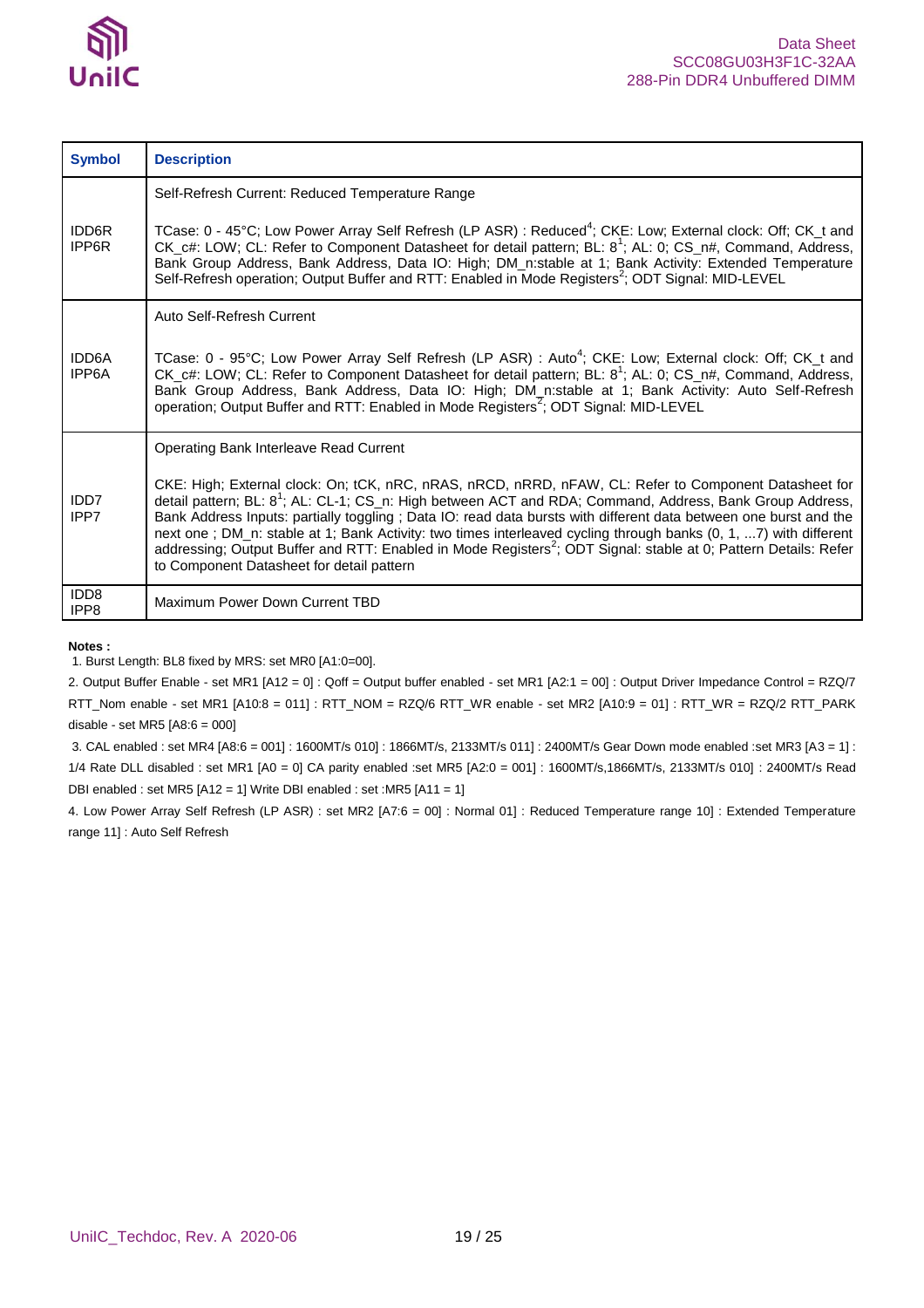

## <span id="page-19-0"></span>Table 12 -  $I_{DD}$  Specification for SCC08GU03H3F1C-32AA

| <b>Product Type</b> | SCC08GU03H3F1C-32AA |             |             |  |
|---------------------|---------------------|-------------|-------------|--|
|                     | 8GB                 |             |             |  |
|                     | 1 Rank $(x8)$       |             |             |  |
| <b>Organization</b> | $\times 64$         | <b>Unit</b> | <b>Note</b> |  |
|                     | $-32AA$             |             |             |  |
| <b>Symbol</b>       | <b>Current</b>      |             |             |  |
| IDD <sub>0</sub>    | 296                 | mA          | 2)          |  |
| IDD1                | 368                 | mA          | 2)          |  |
| IDD2N               | 240                 | mA          | 3)          |  |
| IDD2NT              | 280                 | mA          | 2)          |  |
| IDD <sub>2</sub> P  | 168                 | mA          | 3)          |  |
| IDD2Q               | 200                 | mA          | 3)          |  |
| IDD3N               | 264                 | mA          | 3)          |  |
| IDD3P               | 208                 | mA          | 3)          |  |
| IDD4R               | 1056                | mA          | 2)          |  |
| IDD4W               | 968                 | mA          | 2)          |  |
| IDD5B               | 1632                | mA          | 2)          |  |
| IDD5F2              | 1176                | mA          | 2)          |  |
| IDD5F4              | 1056                | mA          | 2)          |  |
| IDD6N               | 168                 | mA          | 3)          |  |
| IDD6E               | 224                 | mA          | 3)          |  |
| IDD6R               | 112                 | mA          | 3)          |  |
| IDD6A               | 224                 | mA          | 3)          |  |
| IDD7                | 1200                | mA          | 2)          |  |
| IDD8                | 96                  | mA          | 3)          |  |

Notes:

1) Calculated values from Device data.

2) One module rank in the active IDD/IPP, the other rank in IDD2P/IPP3N.

3) All ranks in this IDD/IPP condition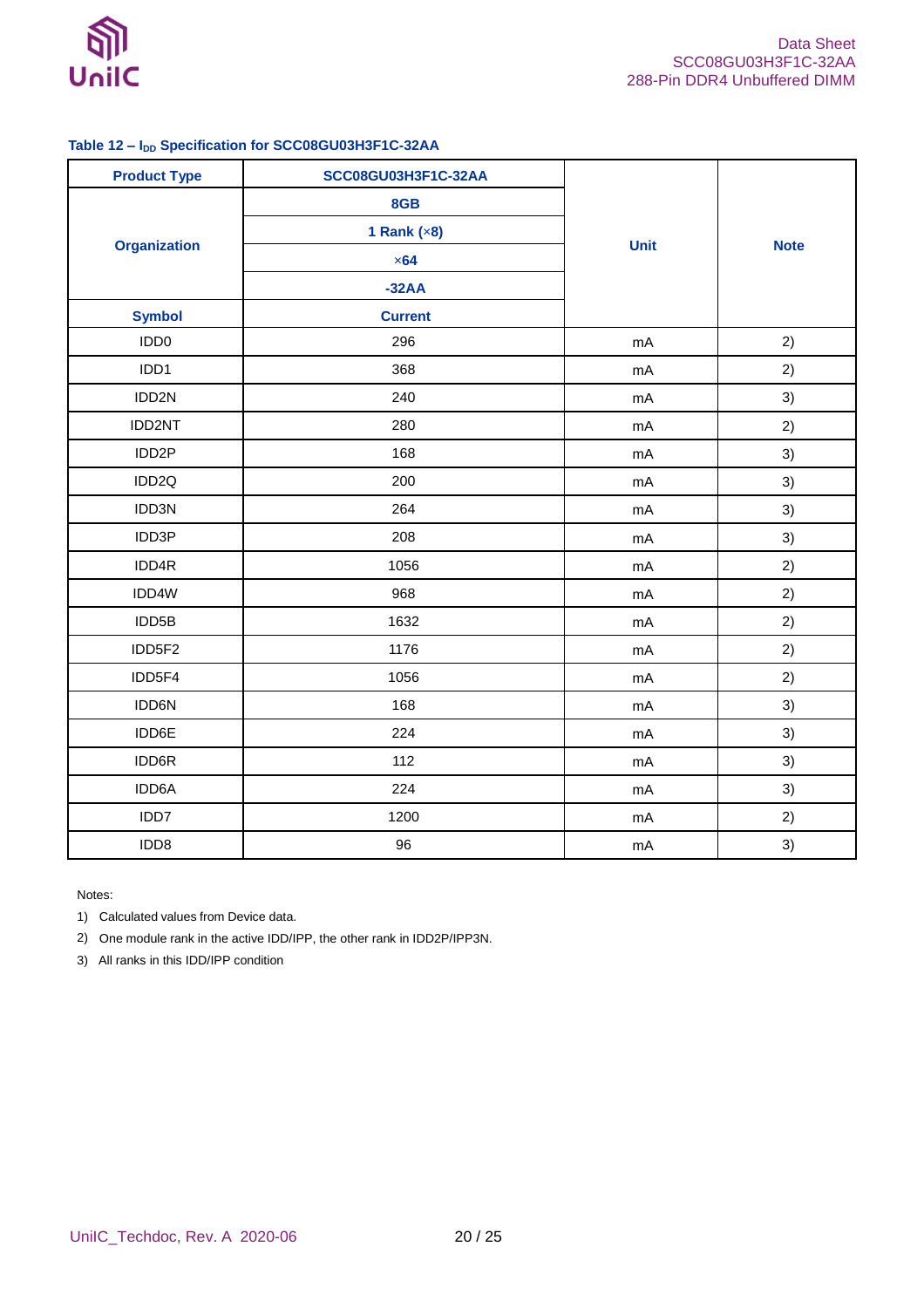

## <span id="page-20-0"></span>**Table 13 – IPP Specification for SCC08GU03H3F1C-32AA**

| <b>Product Type</b> | SCC08GU03H3F1C-32AA |             |             |  |
|---------------------|---------------------|-------------|-------------|--|
|                     | 8GB                 |             |             |  |
|                     | 1 Rank $(x8)$       |             |             |  |
| <b>Organization</b> | $\times 64$         | <b>Unit</b> | <b>Note</b> |  |
|                     | $-32AA$             |             |             |  |
| <b>Symbol</b>       | <b>Current</b>      |             |             |  |
| IPP <sub>0</sub>    | 40                  | mA          | 2)          |  |
| IPP1                | 48                  | mA          | 2)          |  |
| IPP2N               | 25.6                | mA          | 3)          |  |
| IPP2P               | 24                  | mA          | 3)          |  |
| IPP3N               | 128                 | mA          | 3)          |  |
| IPP3P               | 128                 | mA          | 3)          |  |
| IPP4R               | 152                 | mA          | 2)          |  |
| IPP4W               | 152                 | mA          | 2)          |  |
| IPP5B               | 488                 | mA          | 2)          |  |
| IPP6N               | 320                 | mA          | 3)          |  |
| IPP6E               | 264                 | mA          | 3)          |  |
| IPP6R               | 40                  | mA          | 3)          |  |
| IPP6A               | 56                  | mA          | 3)          |  |
| IPP7                | 32.8                | mA          | 2)          |  |
| IPP8                | 56                  | mA          | 3)          |  |

Notes:

1) Calculated values from Device data.

2) One module rank in the active IDD/IPP, the other rank in IDD2P/IPP3N.

3) All ranks in this IDD/IPP condition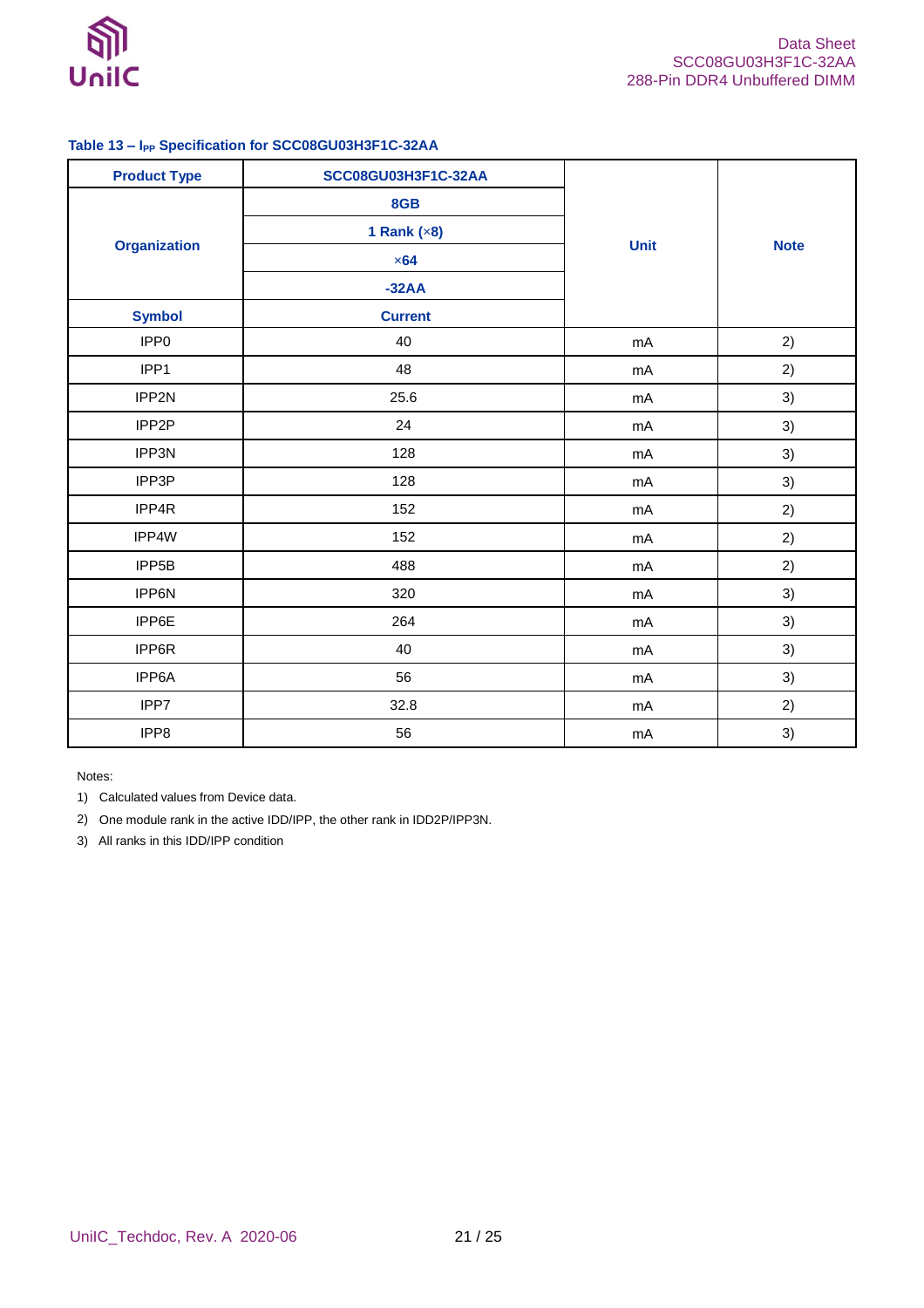

# <span id="page-21-0"></span>5 Package Dimensions

#### <span id="page-21-1"></span>**Figure 2 – Package Dimensions\_SCC08GU03H3F1C-32AA**



Notes: 1. All dimensions are in millimeters (inches); MAX/MIN or typical (TYP) where noted. 2. The dimensional diagram is for reference only.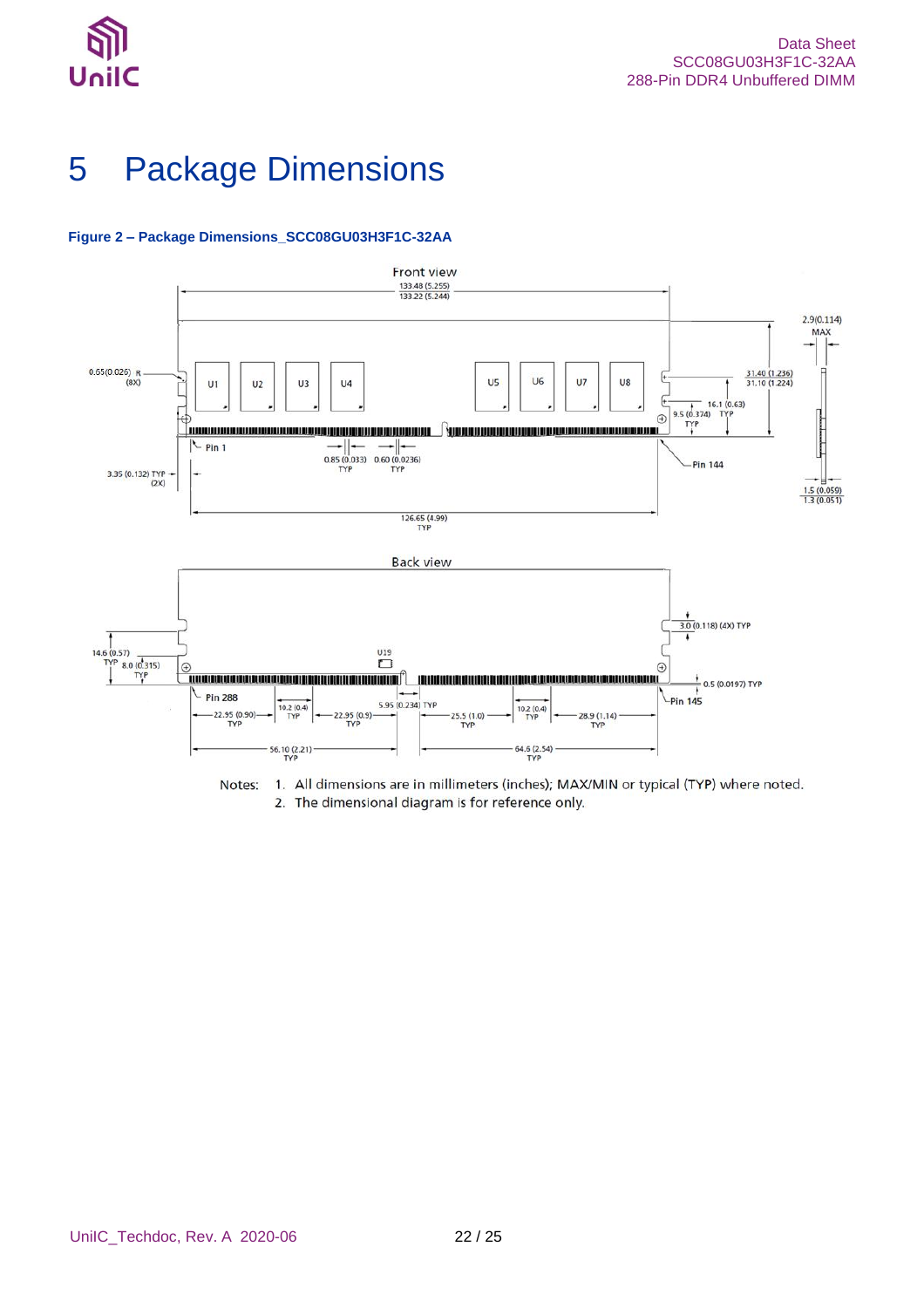

# <span id="page-22-0"></span>List of Figures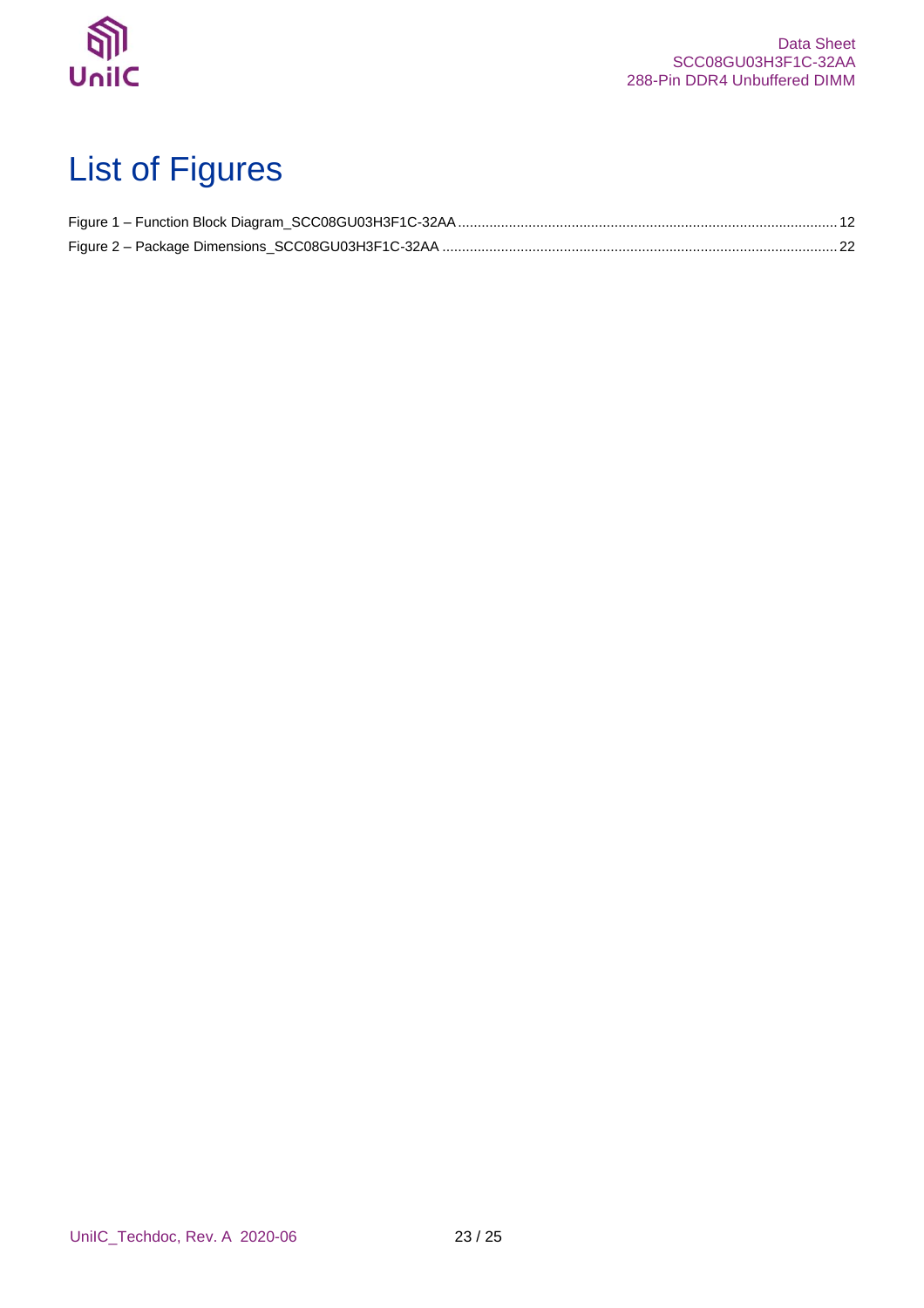

# <span id="page-23-0"></span>**List of Tables**